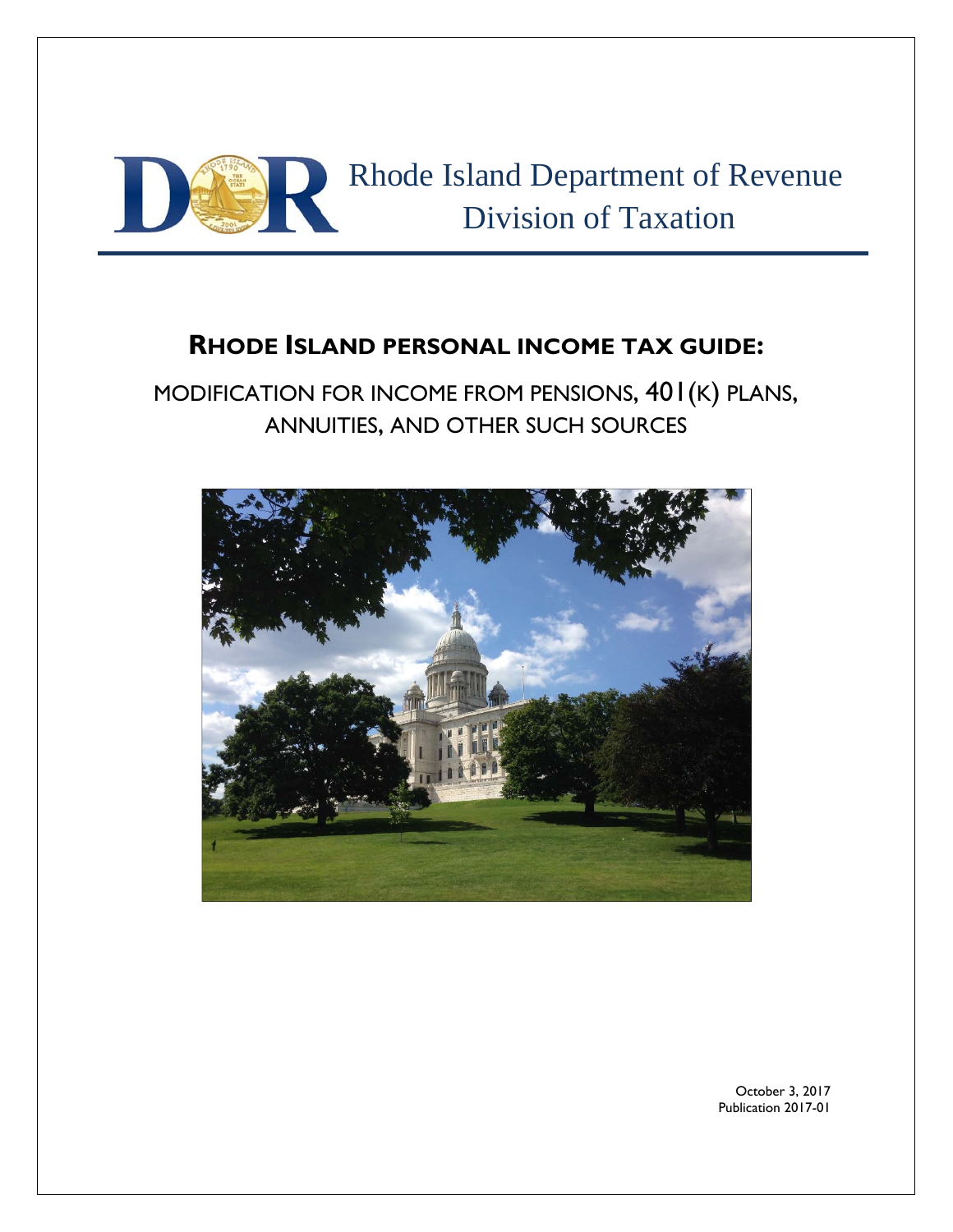# Table of Contents

| $\label{lem:1} \mbox{Introduction} \,\, \ldots \,\, \ldots \,\, \ldots \,\, \ldots \,\, \ldots \,\, \ldots \,\, \ldots \,\, \ldots \,\, \ldots \,\, \ldots \,\, \ldots \,\, \ldots \,\, \ldots \,\, \ldots \,\, \ldots \,\, \ldots \,\, \ldots \,\, \ldots \,\, \ldots \,\, \ldots \,\, \ldots \,\, \ldots \,\, \ldots \,\, \ldots \,\, \ldots \,\, \ldots \,\, \ldots \,\, \ldots \,\, \ldots \,\, \ldots \,\, \ldots \,\, \ldots \,\, \ldots \,\, \ldots \,\,$ |  |
|------------------------------------------------------------------------------------------------------------------------------------------------------------------------------------------------------------------------------------------------------------------------------------------------------------------------------------------------------------------------------------------------------------------------------------------------------------------|--|
|                                                                                                                                                                                                                                                                                                                                                                                                                                                                  |  |
|                                                                                                                                                                                                                                                                                                                                                                                                                                                                  |  |
|                                                                                                                                                                                                                                                                                                                                                                                                                                                                  |  |
|                                                                                                                                                                                                                                                                                                                                                                                                                                                                  |  |
|                                                                                                                                                                                                                                                                                                                                                                                                                                                                  |  |
|                                                                                                                                                                                                                                                                                                                                                                                                                                                                  |  |
|                                                                                                                                                                                                                                                                                                                                                                                                                                                                  |  |
|                                                                                                                                                                                                                                                                                                                                                                                                                                                                  |  |
|                                                                                                                                                                                                                                                                                                                                                                                                                                                                  |  |
|                                                                                                                                                                                                                                                                                                                                                                                                                                                                  |  |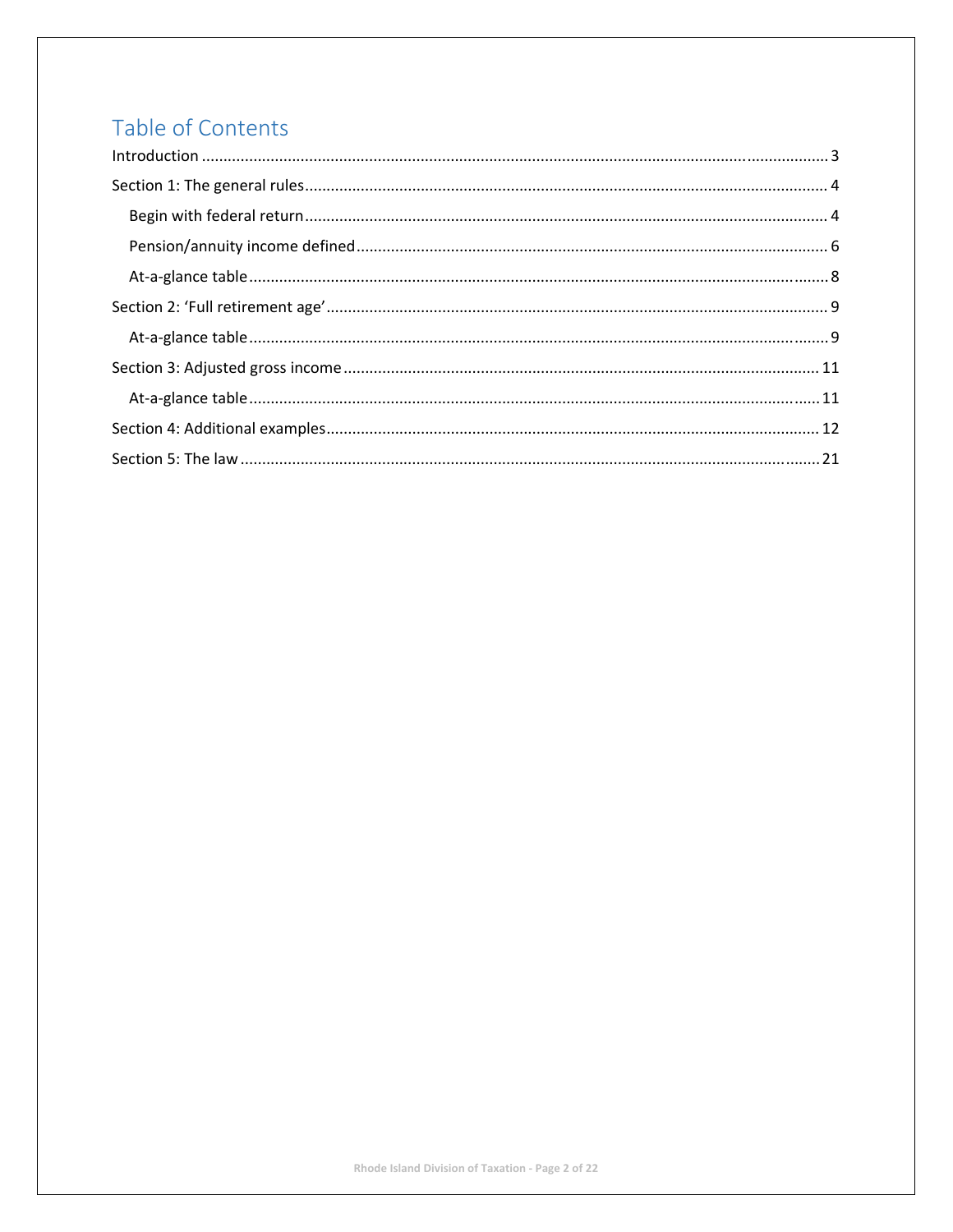## Introduction

A new Rhode Island personal income tax modification applies for income from private‐sector pensions, government pensions, 401(k) plans, 403(b) plans, military retirement pay, annuities, and other such sources.

Approved by the Rhode Island General Assembly, and signed into law by Rhode Island Governor Gina M. Raimondo on June 24, 2016, it applies for tax years beginning on or after January 1, 2017.<sup>1</sup>

Thus, the new modification will first appear in tax forms and instructions during the 2018 filing season, covering tax year 2017.

The following pages provide information, including examples, on how the new modification works and how it might apply to you.

<sup>1</sup> See Rhode Island Public Law 2016, ch. 142, art. 13, § 16, codified at Rhode Island General Laws § 44‐30‐12. The modification first appears on Division of Taxation forms in early 2018, covering the 2017 tax year.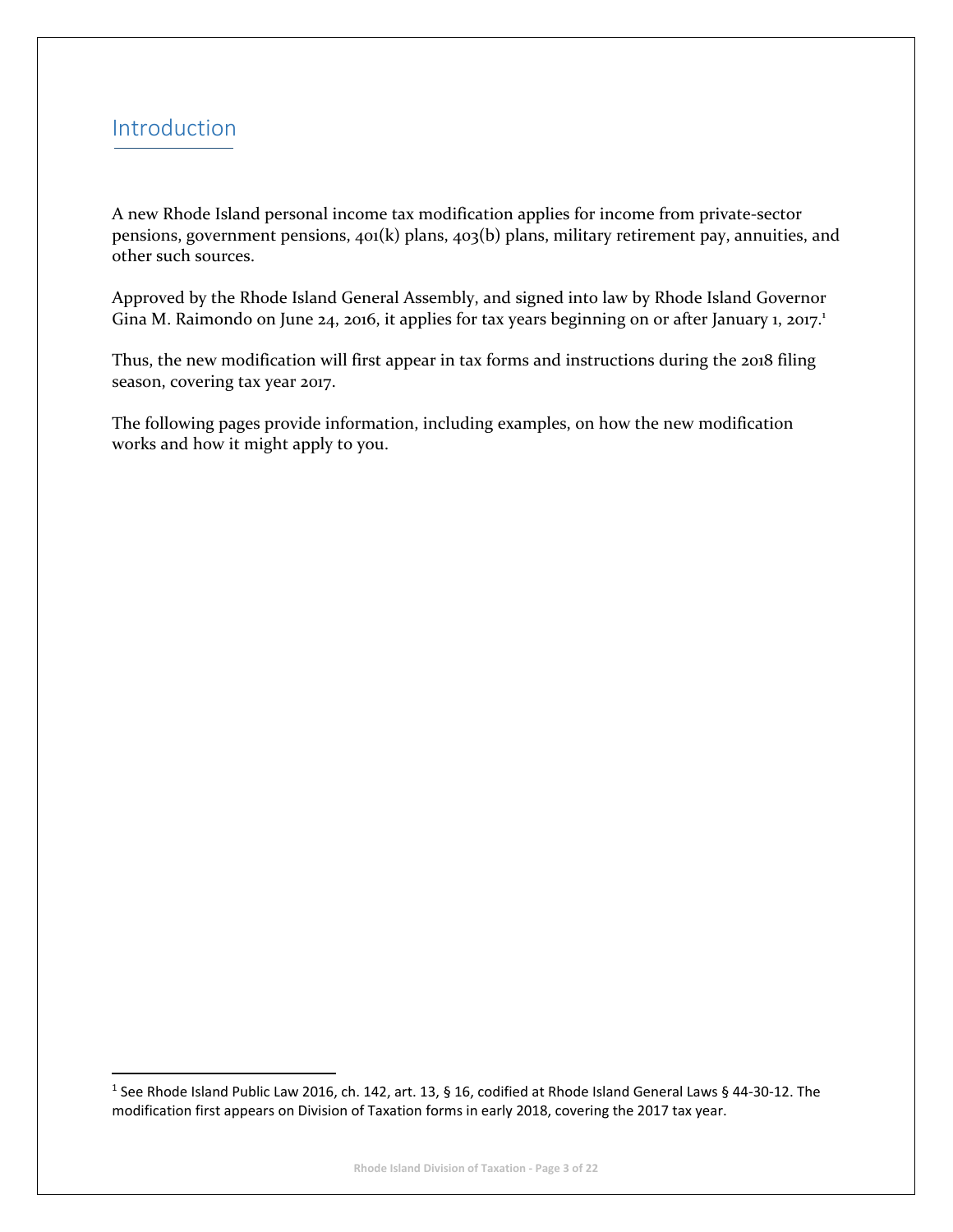## Section 1: The general rules

In general, you are eligible for the tax break if you meet all three of the following conditions:

- Your federal adjusted gross income (AGI) includes taxable income from pensions, 401(k) plans, annuities, and/or other such sources (as shown on your federal return);
- You have reached "full retirement age" as defined by the Social Security Administration; and
- Your federal AGI is below a certain amount (\$80,000 for someone who is single, \$100,000 for a married couple filing a joint return).<sup>2</sup>

If you are eligible, up to \$15,000 of your federally taxable income from pensions, 401(k) plans, annuities, or other such sources will escape Rhode Island personal income tax.

Assuming that you are eligible and are in the 3.75 percent Rhode Island personal income tax bracket for tax year 2017, the new provision could save you approximately \$563 in Rhode Island personal income tax.

### Begin with federal return

To compute the new tax break, use the amount of taxable pension/annuity income listed on your federal return.

The amount is typically shown on page one of your U.S. Form 1040 or U.S. Form 1040A.

For tax year 2016, for example, the amount of one's taxable pension/401(k)/annuity income was shown on line 16b of Form U.S. 1040.

## What counts?

What counts for purposes of Rhode Island's new modification involving income from pensions and other sources?

The answer is: whatever you properly include in the "taxable amount" box of the "pensions and annuities" line of your federal income tax return.

Thus, "income" for purposes of the new modification includes, but is not limited to, income from the following that is properly included in your federal AGI:

- $= 401(k)$  plans
- $= 403(b)$  plans
- $= 457(b)$  plans
- military retirement pay
- **government pensions**
- private-sector pensions
- **annuities**

 $2$  Amounts are subject to annual adjustment for inflation for tax years beginning on or after January 1, 2018, as required under Rhode Island General Laws § 44‐30‐12.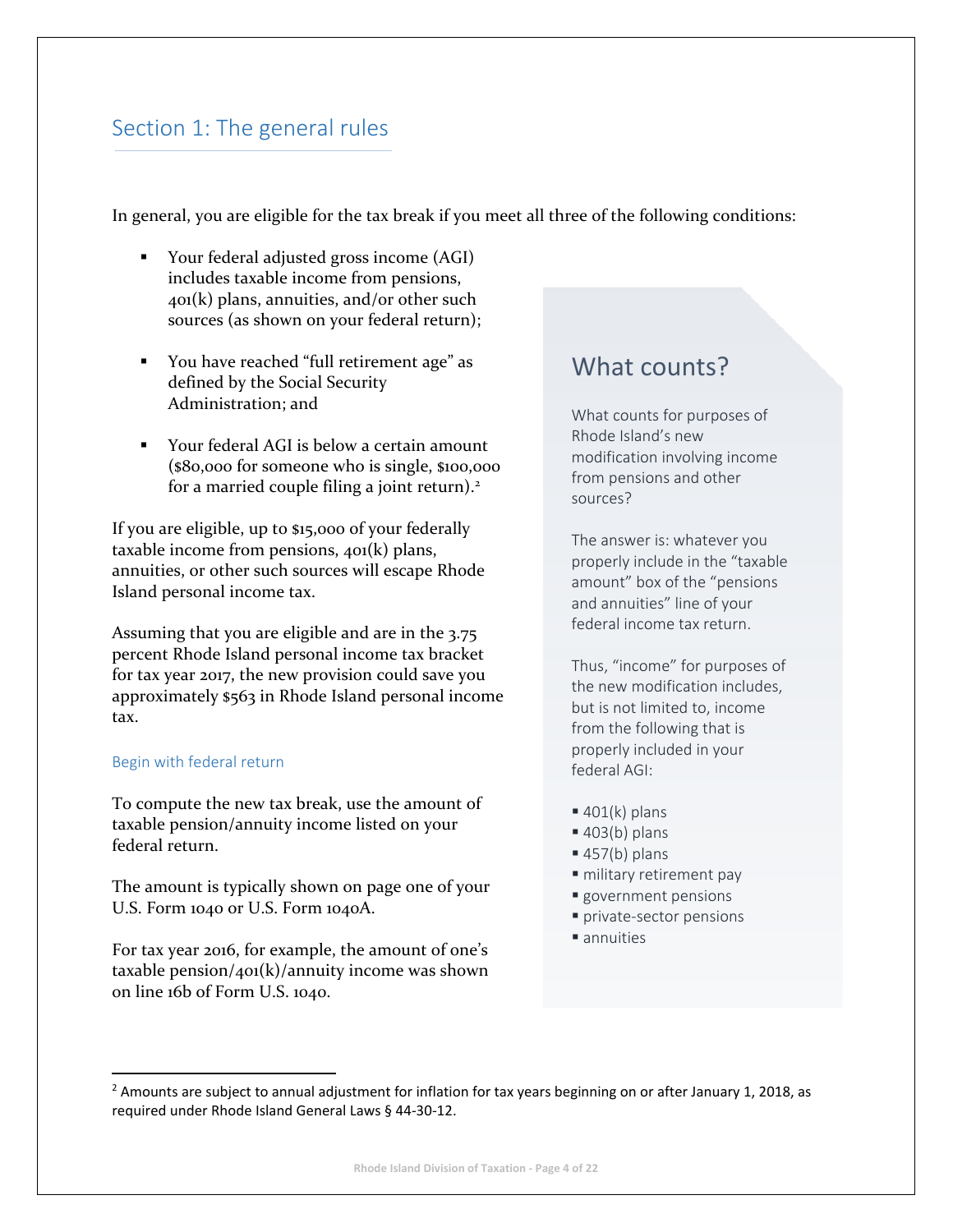## *(Screenshot of U.S. Form 1040 below)*

|                                 | $m$ es av                                                                                                            |  |
|---------------------------------|----------------------------------------------------------------------------------------------------------------------|--|
| <b>Income</b>                   | 7<br>Wages, salaries, tips, etc. Attach Form(s) $W-2$                                                                |  |
|                                 | Taxable interest. Attach Schedule B if required<br>8a<br>8a                                                          |  |
|                                 | Tax-exempt interest. Do not include on line 8a 8b<br>b                                                               |  |
| <b>Attach Form(s)</b>           | Ordinary dividends. Attach Schedule B if required<br>9a<br>9a                                                        |  |
| W-2 here, Also<br>attach Forms  | Qualified dividends 9b<br>b                                                                                          |  |
| W-2G and                        | Taxable refunds, credits, or offsets of state and local income taxes<br>10<br>10 <sup>1</sup>                        |  |
| 1099-R if $tax$                 | 11<br>11                                                                                                             |  |
| was withheld.                   | 12<br>12<br>Business income or (loss). Attach Schedule C or C-EZ                                                     |  |
|                                 | Capital gain or (loss). Attach Schedule D if required. If not required, check here $\blacktriangleright$<br>13<br>13 |  |
| If you did not                  | Other gains or (losses). Attach Form 4797.<br>14<br>14                                                               |  |
| get a W-2.<br>see instructions. | 15 <sub>b</sub><br>IRA distributions.<br>15a<br>15a<br><b>b</b> Taxable amount                                       |  |
|                                 | 16 <sub>b</sub><br>16a Pensions and annuities 16a<br>$\bullet$ Taxable amount                                        |  |
|                                 | 17<br>17<br>Rental real estate, royalties, partnerships, S corporations, trusts, etc. Attach Schedule E              |  |
|                                 | 18<br>Farm income or (loss). Attach Schedule F.<br>18                                                                |  |
|                                 | 19<br>19<br>Unemployment compensation                                                                                |  |
|                                 | the contract of the contract of the con-<br>20h<br>Social security henefits 20a<br>h Tayahle amount<br>20a           |  |

Also for tax year 2016, the amount of one's taxable pension/401(k)/annuity income was shown on Line 12b of Form U.S. 1040A. (Please see screenshot below.)

| <b>Income</b>        | 7               | Wages, salaries, tips, etc. Attach Form(s) W-2.                         |                 |                                   | 7               |  |
|----------------------|-----------------|-------------------------------------------------------------------------|-----------------|-----------------------------------|-----------------|--|
| Attach               |                 |                                                                         |                 |                                   |                 |  |
| Form(s) W-2          |                 | 8a Taxable interest. Attach Schedule B if required.                     |                 |                                   | 8a              |  |
| here, Also<br>attach | b               | Tax-exempt interest. Do not include on line 8a.                         | 8b              |                                   |                 |  |
| Form(s)              | 9а              | Ordinary dividends. Attach Schedule B if required.                      |                 |                                   | 9a              |  |
| 1099- $R$ if tax     | b               | Qualified dividends (see instructions).                                 |                 | 9b                                |                 |  |
| was                  | 10              | Capital gain distributions (see instructions).                          |                 |                                   | 10 <sup>°</sup> |  |
| withheld.            | 11a             | <b>IRA</b>                                                              | 11b             | Taxable amount                    |                 |  |
| If you did not       |                 | distributions.<br>11a                                                   |                 | <i><b>(see instructions).</b></i> | 11 <sub>b</sub> |  |
| get a W-2, see       | 12 <sub>6</sub> | Pensions and                                                            | 12 <sub>b</sub> | Taxable amount                    |                 |  |
| instructions.        |                 | annuities.<br>12a                                                       |                 | (see instructions).               | 12 <sub>b</sub> |  |
|                      |                 |                                                                         |                 |                                   |                 |  |
|                      | 13              | Unemployment compensation and Alaska Permanent Fund dividends.          |                 |                                   | 13              |  |
|                      | 14a             | Social security                                                         | 14 <sub>b</sub> | Taxable amount                    |                 |  |
|                      |                 | benefits.<br>14a                                                        |                 | (see instructions).               | 14 <sub>b</sub> |  |
|                      | $\overline{1}$  | Add lines 7 thus ush 1.4h Key debt column). This is usua total in cours |                 |                                   | $\rightarrow$   |  |

*Please note that, for convenience, some screenshots in this publication, and the associated line references, involve federal tax forms for the 2016 tax year. The form and line references may be different for future tax years.*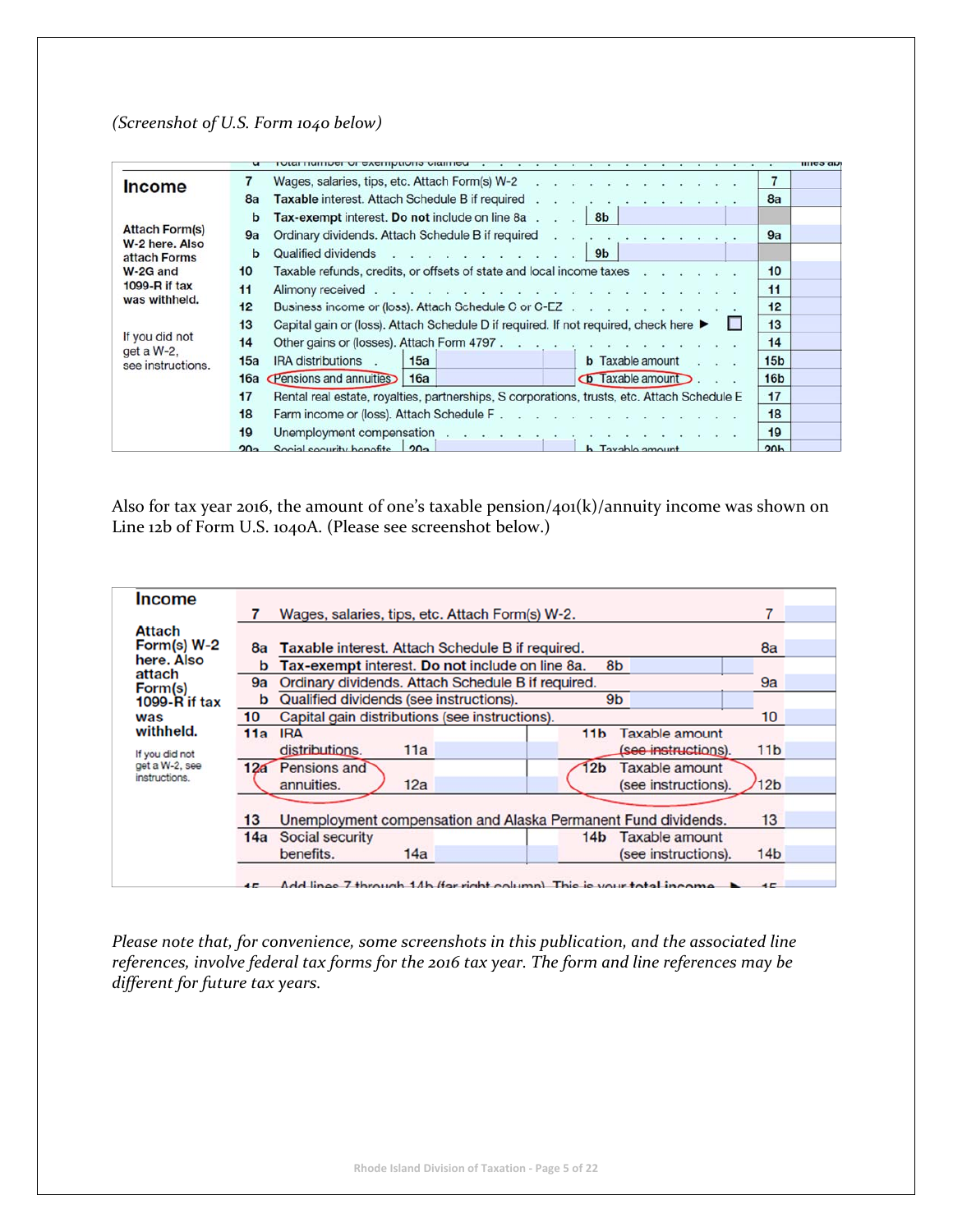#### Pension/annuity income defined

The Rhode Island legislation that created the new tax break uses the term "pension and/or annuity income" – a reference to the line on the Form U.S. 1040. This means that whatever income is included on line 16b of your U.S. Form 1040 (or line 12b of your U.S. Form 1040A) is included for purposes of Rhode Island's new modification.

In other words, whatever you properly include as taxable pension income and/or taxable annuity income on your federal return (whether U.S. Form 1040 or U.S. Form 1040A) counts for purposes of Rhode Island's new tax break.

In general, taxable distributions from pensions and annuities are reported by the payer on Form 1099‐ R. The payer must send a copy to you in January and a copy to the IRS.

You use information from the Form 1099‐R (and/or other sources) to help determine what portion of the distribution is taxable, and report the taxable amount on line 16b of your U.S. Form 1040 (or line 12b of the U.S. Form 1040A). Such amounts include taxable distributions from pensions, annuities, 401(k) plans, 403(b) plans, governmental 457(b) plans, and military retirement pay.

Thus, taxable distributions from pensions, annuities,  $401(k)$  plans,  $403(k)$  plans, governmental 457(b) plans, and military retirement pay count as "pension and/or annuity income" for purposes of Rhode Island's

## What's taxable?

The determination of what is and is not taxable income from pensions and annuities is made at the federal level. However, given that that the pension/annuity modification is new, the Division of Taxation in this publication is providing some general guidance, including examples, to tax preparers and taxpayers as an aid in compliance. (When it comes to federal tax matters, taxpayers should consult their tax professional, the Internal Revenue Service, and/or federal tax law, federal tax cases, and federal regulations.)

pension/annuity income modification under Rhode Island General Laws § 44‐30‐12. Put another way, all taxable distributions properly included on line 16b of your U.S. Form 1040 (or line 12b of your U.S. Form 1040A), in accordance with federal tax law and federal tax regulations, count for purposes of Rhode Island's modification on pension/annuity income.

#### **EXAMPLE**

Noah is a retired federal government employee. He receives income from a federal government pension. A Form 1099‐R is sent to him each year showing, among other things, the taxable portion of his federal government pension. He enters the amount of that taxable portion on the appropriate line on his federal income tax return. The amount counts as "pension and/or annuity income" for purposes of Rhode Island's new tax break. (Noah still must clear all other required hurdles to actually qualify for Rhode Island's new tax break, including those involving age and income, as described elsewhere in this publication.)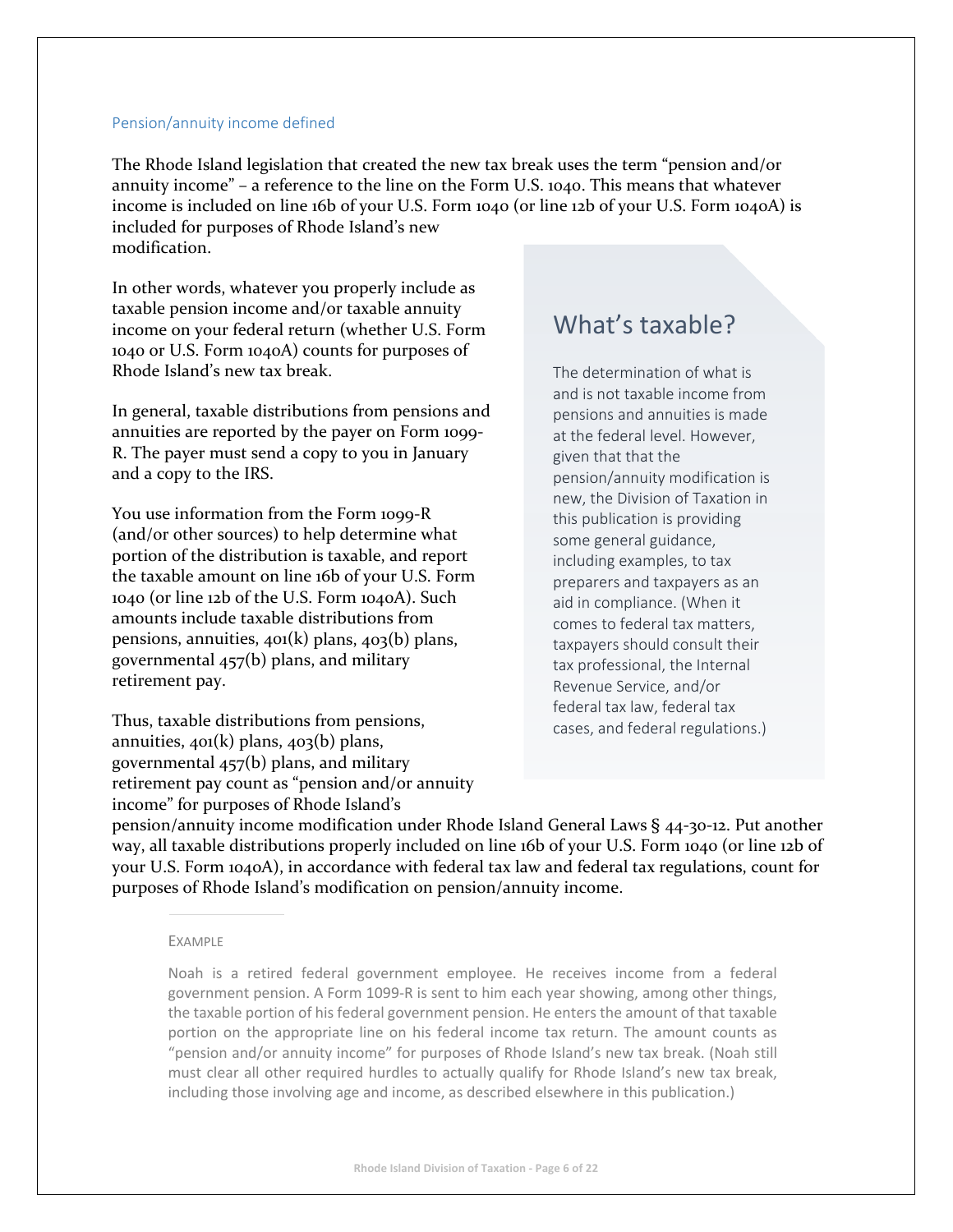#### EXAMPLE

Emma is retired from a business. She regularly withdraws money from a 401(k) plan. A Form 1099‐R is sent to her each year showing, among other things, the taxable portion of her 401(k) plan distributions. She enters the amount of that taxable portion on the appropriate line on her federal income tax return. The amount counts as "pension and/or annuity income" for purposes of Rhode Island's new tax break. (Emma still must clear all other required hurdles to qualify for Rhode Island's new tax break, including those involving age and income, as described elsewhere in this publication.)

#### EXAMPLE

When Liam retired from a corporation, he chose to transfer everything from his retirement savings plan at work directly into an Individual Retirement Account (IRA). At around the time he turned 70, he began making regular withdrawals from his IRA. Each January, the IRA custodian sends a Form 1099‐R to him and to the IRS, showing, among other things, the total amount of those withdrawals. He reports the withdrawal information as "IRA distributions" on the appropriate line of his U.S. Form 1040. Liam is not eligible for Rhode Island's new tax break because the break does not apply to IRA withdrawals (also known as "distributions"). That is the case even if Liam clears all other required hurdles for Rhode Island's new tax break, as described elsewhere in this publication. (This example assumes that Liam has no income from pensions, annuities, 401(k) plans, or other such sources. He may be eligible for a separate Rhode Island tax break involving Social Security benefits, depending on his circumstances.)

As noted previously, you use information from the Form 1099‐R (and/or other sources) to help determine what portion of the distribution is taxable. A screenshot of the Form 1099-R is below.

| PAYER'S name, street address, city or town, state or province,<br>country, and ZIP or foreign postal code |                                             | 2a             | <b>Gross distribution</b><br>Taxable amount                                                 |    | OMB No. 1545-0119<br>2017<br>Form 1099-R                   | <b>Distributions From</b><br><b>Pensions, Annuities.</b><br><b>Retirement or</b><br><b>Profit-Sharing</b><br>Plans, IRAs,<br><b>Insurance</b><br>Contracts, etc. |
|-----------------------------------------------------------------------------------------------------------|---------------------------------------------|----------------|---------------------------------------------------------------------------------------------|----|------------------------------------------------------------|------------------------------------------------------------------------------------------------------------------------------------------------------------------|
|                                                                                                           |                                             | 2 <sub>b</sub> | Taxable amount<br>not determined                                                            |    | Total<br>distribution                                      | Copy A<br>For                                                                                                                                                    |
| <b>PAYER'S federal identification</b><br>number                                                           | <b>RECIPIENT'S identification</b><br>number | 3              | Capital gain (included<br>in box $2a$ )                                                     |    | Federal income tax<br>withheld                             | <b>Internal Revenue</b><br><b>Service Center</b>                                                                                                                 |
|                                                                                                           |                                             |                |                                                                                             |    |                                                            | File with Form 1096.                                                                                                                                             |
| <b>RECIPIENT'S name</b>                                                                                   |                                             | 5.             | <b>Employee contributions</b><br>/Designated Roth<br>contributions or<br>insurance premiums | 6. | Net unrealized<br>appreciation in<br>employer's securities | <b>For Privacy Act</b><br>and Paperwork<br><b>Reduction Act</b><br>Notice see the                                                                                |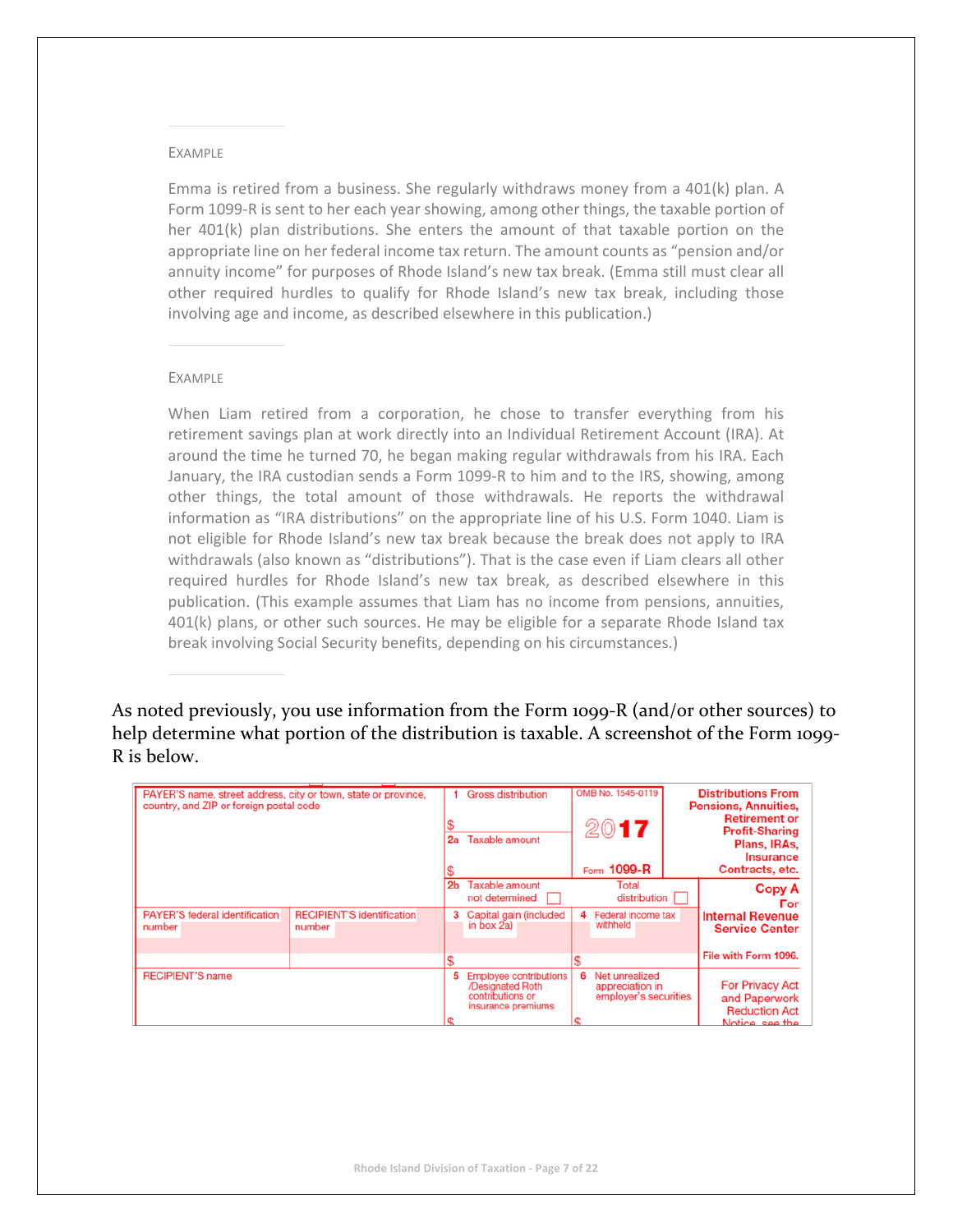Following are some related points:

- Taxable distributions must be reported by you as income on your federal return even if a distribution is not shown on a Form 1099‐R.
- If a distribution on your Form 1099-R is shown as "Taxable amount not determined", you must determine the taxable amount.
- Certain distributions shown on Form 1099‐R do not count for purposes of Rhode Island's pension/annuity income modification, including IRA distributions.
- Only taxable distributions properly included on the "Taxable amount" section of the "pension and annuities" line of your federal income tax return, in accordance with federal tax law and federal tax regulations, count for purposes of Rhode Island's modification on pension/annuity income. (For tax year 2016, line 16b of U.S. Form 1040, line 12b of U.S. Form 1040A.)

When it comes to federal tax matters, consult your tax professional, the Internal Revenue Service, and/or federal tax laws, federal tax regulations, and federal tax cases.

### At‐a‐glance table

The following table provides an at-a-glance summary of some items that count, and some items that do not count, for purposes of Rhode Island's pension/annuity income modification under Rhode Island General Laws § 44‐30‐12.

### **Pension and annuity income: What counts, what doesn't**

Income you're required to include on the "Taxable amount" portion of the "pension and annuities" line of your federal income tax return counts for purposes of Rhode Island's new modification for pension/annuity income. Although federal rules govern federal returns, the Division as a convenience provides the following partial list of what does and doesn't count as taxable pension/annuity income for purposes of Rhode Island's modification:

| Income from the following counts: | Income from the following does not count: |
|-----------------------------------|-------------------------------------------|
| Private and government pensions   | Individual retirement accounts (IRAs)     |
| Annuities                         | Corrective distributions <sup>1</sup>     |
| $401(k)$ plans                    | Completed rollovers <sup>2</sup>          |
| $403(b)$ plans                    |                                           |
| 457(b) plans                      |                                           |
| Military retirement pay           |                                           |
| Life insurance annuity contracts  |                                           |
| Profit-sharing plans              |                                           |
|                                   |                                           |

<sup>1</sup> Corrective distributions (including earnings) of excess salary deferrals or excess contributions to retirement plans. <sup>2</sup> Completed direct rollovers from an employer's qualified retirement plan (QRP) to another QRP or to an IRA or simplified employee pension (SEP).

Note: Line 16b of U.S. Form 1040 (line 12b of U.S. Form 1040A) is where the taxable amount of one's pensions and/or annuities is reported for 2016. See also IRS Publication 575, "Pension and Annuity Income." Rhode Island's tax break for pension and annuity income applies for tax years beginning on or after January 1, 2017, and various eligibility rules apply.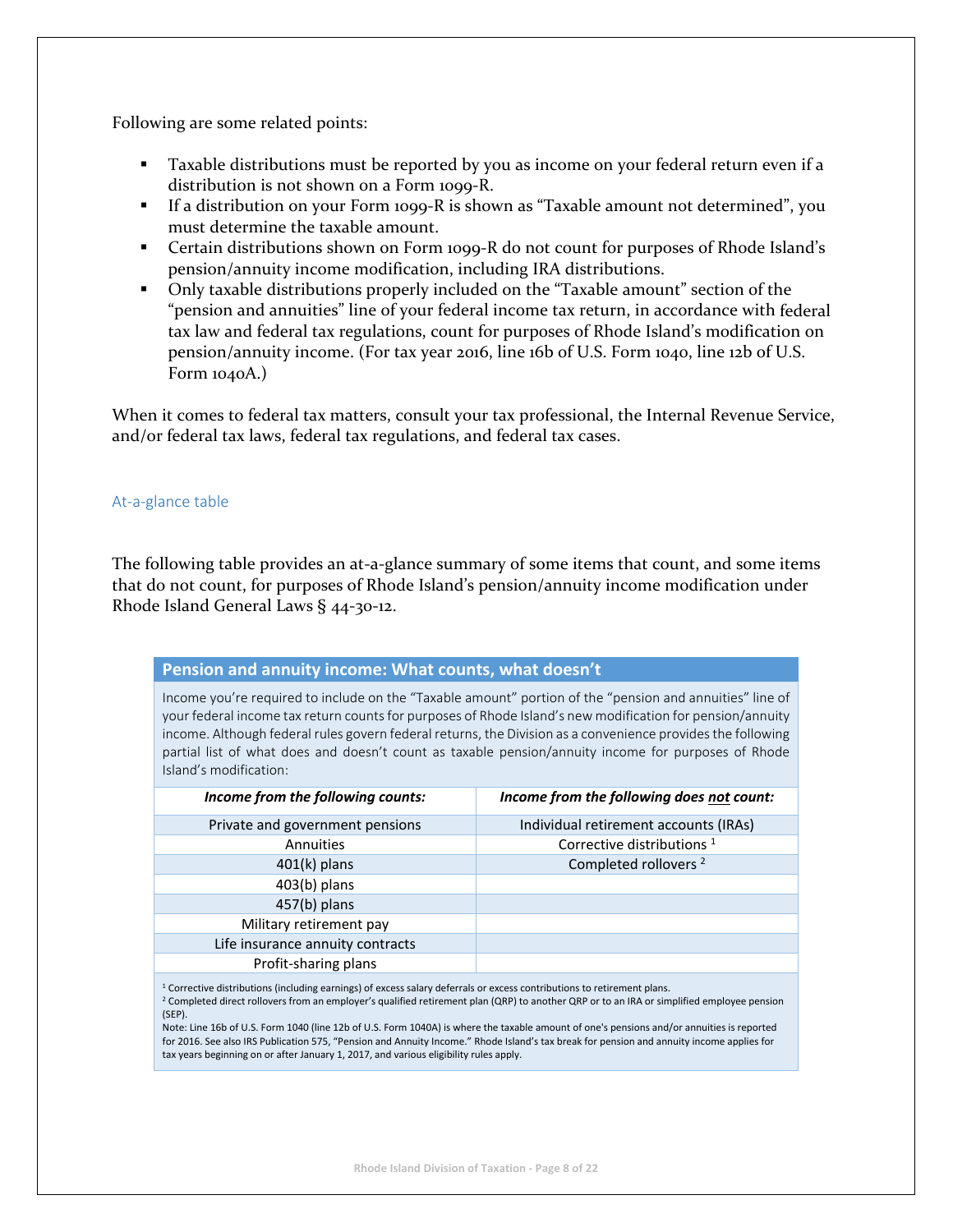## Section 2: 'Full retirement age'

To qualify for Rhode Island's modification for pension/annuity income, you must have reached full retirement age. Full retirement age is determined based on Social Security rules. At one time, full retirement age was deemed to be age 65. However, your full retirement age for Social Security purposes now depends on your year of birth. Please see the following table for more information.

### At‐a‐glance table

The following table provides an at-a-glance summary of the rules regarding Social Security full retirement age for purposes of Rhode Island's pension/annuity income modification under Rhode Island General Laws § 44‐30‐12.

|  | Pension and annuity income: Finding your 'full retirement age' |  |
|--|----------------------------------------------------------------|--|
|--|----------------------------------------------------------------|--|

*"Full retirement age" for Social Security purposes used to be age 65. Nowadays, however, your "full retirement age" depends on when you were born, as the following shows.*

| Your "full retirement age" is: |
|--------------------------------|
| 66                             |
| 66 and two months              |
| 66 and four months             |
| 66 and six months              |
| 66 and eight months            |
| 66 and ten months              |
| 67                             |
|                                |

Note: If you were born on January 1 of any year, refer to previous year in table. For married couple filing joint return, "full retirement age" test applies to each spouse. If only one spouse has reached full retirement age, Rhode Island pension/annuity income modification applies only to that spouse's taxable pension/annuity income.

#### EXAMPLE

Olivia, 70, is single and retired. She is eligible for Rhode Island's new tax break involving pension and annuity income because she has already reached full retirement age (as defined by Social Security rules). Whether Olivia can actually claim the new tax break will depend on whether she meets the other requirements of the provision, including the amount of her income and what type of income she has in retirement.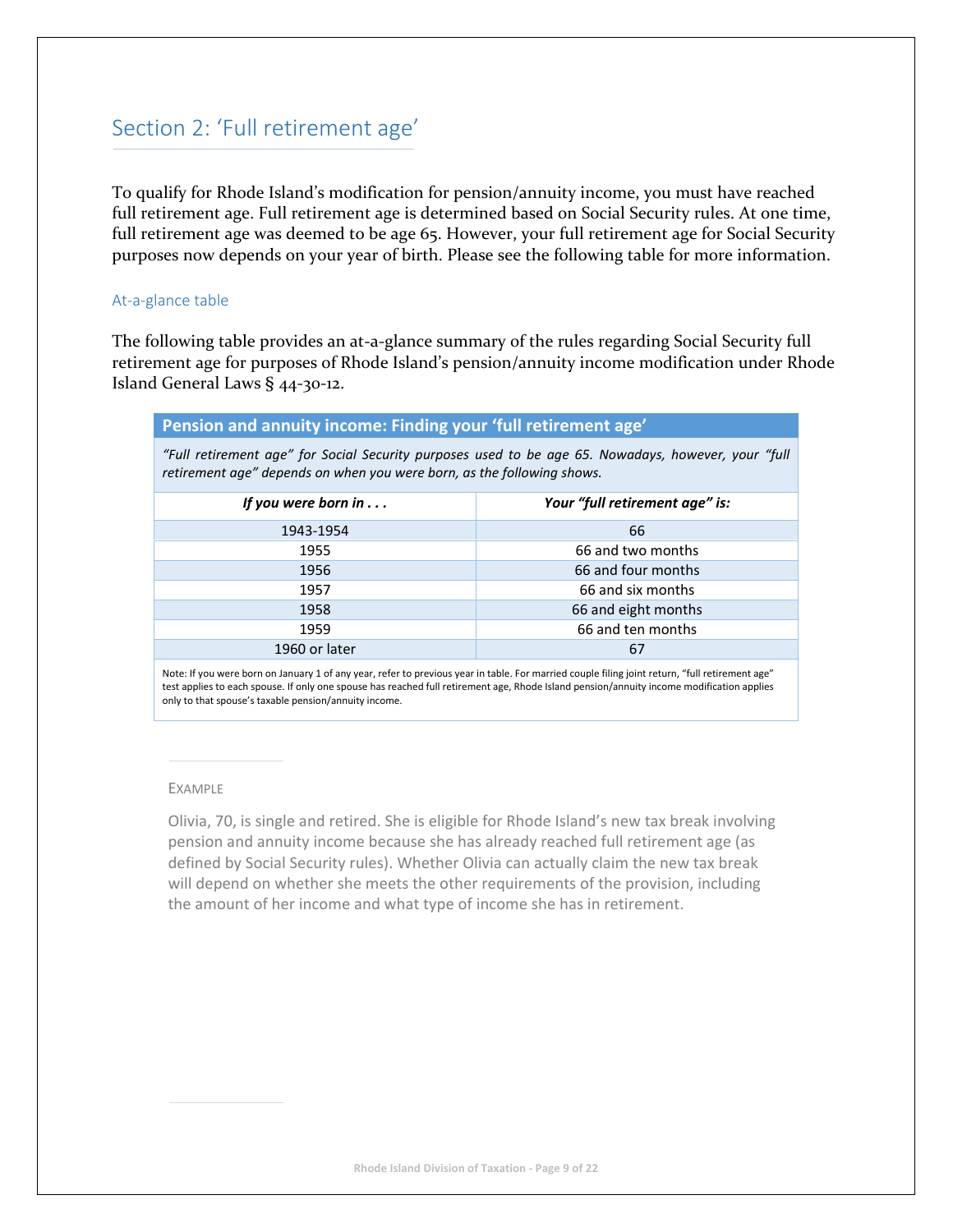### EXAMPLE

William, 64, is single and retired. During his working years, he was employed as a public schoolteacher. The school district did not participate in Social Security. Thus, William did not contribute to Social Security. He did contribute to the municipal pension plan, which provides him with pension benefits in retirement. William is not eligible for Rhode Island's new tax break involving pension and annuity income because he has not reached full retirement age under Social Security Administration rules.

*Note*: Even though William did not contribute to Social Security, he is still subject to the "full retirement age" test for purposes of the new Rhode Island tax break – and that test is based on Social Security Administration rules. Once William does reach full retirement age, he will be eligible for Rhode Island's new tax break involving pension and annuity income (his municipal schoolteacher pension counts), assuming that he passes the program's income test.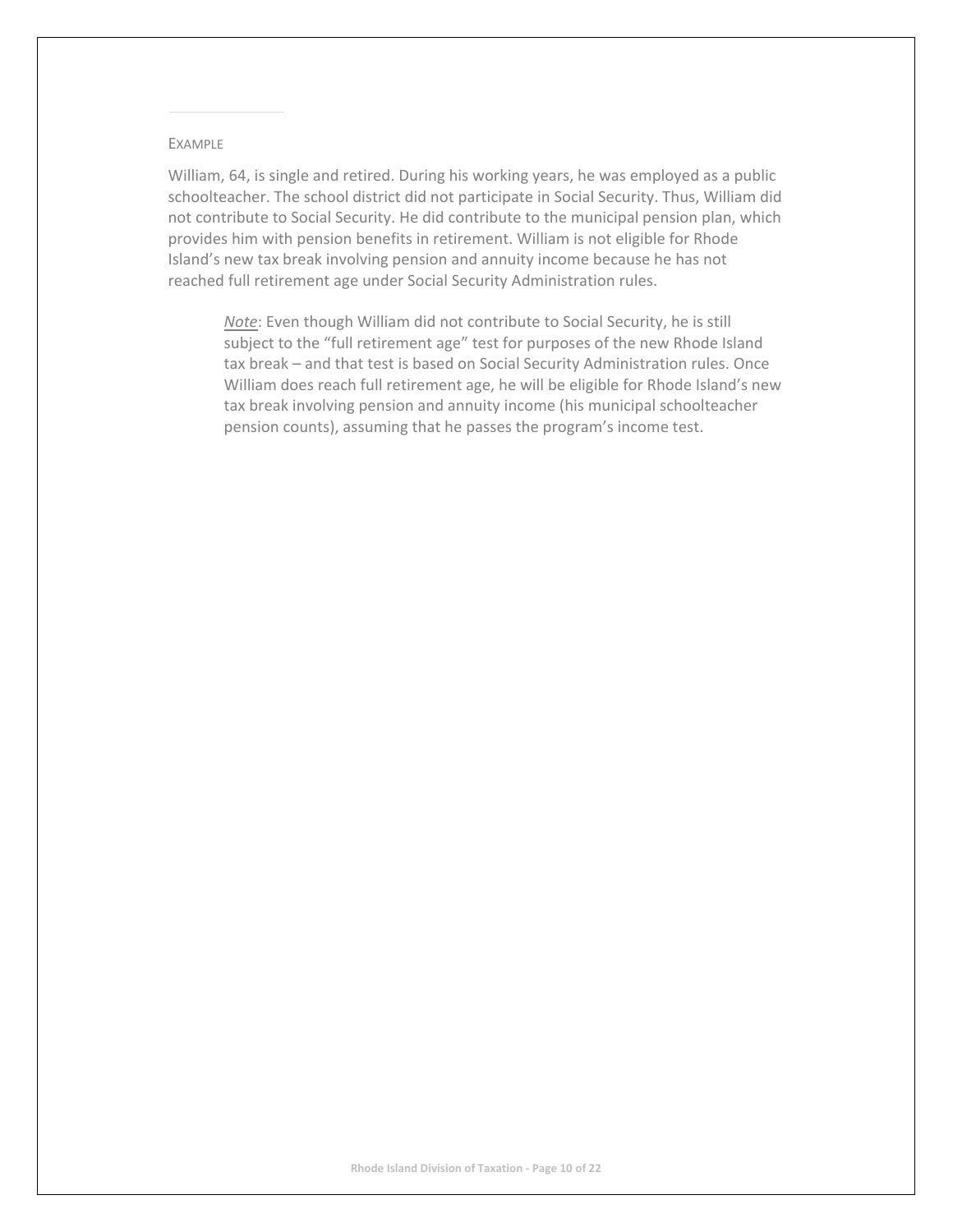## Section 3: Adjusted gross income

Income is one of the key factors in determining whether you qualify for Rhode Island's personal income tax modification for income from military retirement pay; federal, state, and local government pensions;  $40(k)$  and other employer-sponsored retirement-savings plans; and other such sources.

Which income limit applies to you depends on your filing status. For example, if you are single, your federal AGI must be less than \$80,000. If you are married and filing a joint return, your federal AGI must be less than \$100,000. (Please see table below.) Federal AGI is a figure found on the front of your federal income tax return, toward the bottom.

### At‐a‐glance table

The following table provides an at-a-glance summary of the rules regarding the income limits for purposes of Rhode Island's pension/annuity income modification under Rhode Island General Laws § 44‐30‐12.

| Pension and annuity income: Income threshold                                                                                                                                                                                                                                                                                                                                                                                                                     |                      |  |  |
|------------------------------------------------------------------------------------------------------------------------------------------------------------------------------------------------------------------------------------------------------------------------------------------------------------------------------------------------------------------------------------------------------------------------------------------------------------------|----------------------|--|--|
| You may qualify for the modification if your income falls below a certain amount                                                                                                                                                                                                                                                                                                                                                                                 |                      |  |  |
| You file your return as:                                                                                                                                                                                                                                                                                                                                                                                                                                         | Your federal AGI is: |  |  |
| • single, head of household, or married filing separately                                                                                                                                                                                                                                                                                                                                                                                                        | Less than \$80,000   |  |  |
| • married filing jointly, or qualifying widow, or qualifying widower                                                                                                                                                                                                                                                                                                                                                                                             | Less than \$100,000  |  |  |
| Note: First column refers to filing status on your Rhode Island personal income tax return. For a married couple filing a joint Rhode Island return, income threshold<br>applies to couple's combined federal adjusted gross income (AGI). Income thresholds will be adjusted annually for inflation for tax years beginning on or after January 1,<br>2018. Filing status on your Rhode Island return must be the same as filing status on your federal return. |                      |  |  |

#### EXAMPLE

Sophia, 82, is single. For 2017, she has \$75,000 in federal adjusted gross income. She is eligible for Rhode Island's new tax break involving 403(b)/pension/annuity income because her \$75,000 in federal adjusted gross income is below the \$80,000 limit for someone who is single.

#### EXAMPLE

James, 72, and Isabella, 68, are married, retired, and file a joint personal income tax return. For 2017, they have a total of \$175,000 in federal adjusted gross income. They are not eligible for the tax break because their federal adjusted gross income exceeds the \$100,000 limit which applies for a married couple filing a joint income tax return.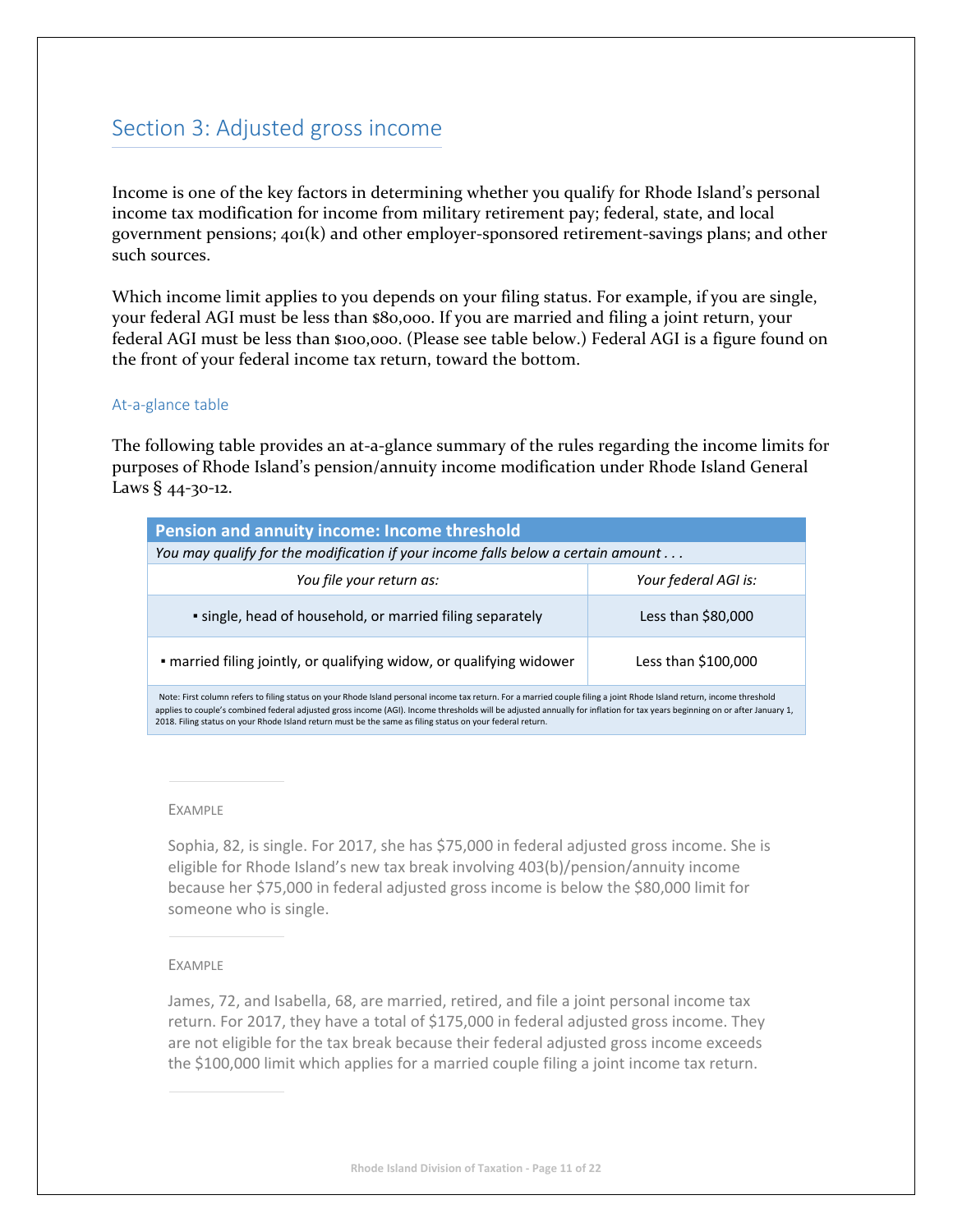## Section 4: Additional examples

In reviewing the following examples, please keep in mind the three‐part test involved in the pension/annuity income modification:

- 1) At least some of your pension and/or annuity income must be taxed at the federal level;
- 2) You must have reached "full retirement age" based on Social Security Administration rules; and
- 3) Your federal adjusted gross income must be below a certain amount ‐‐ \$80,000 if the filing status on your Rhode Island return is single, head of household, or married filing separately; \$100,000 if your filing status is married filing jointly or qualifying widow or widower.

EXAMPLE #1

Benjamin, 65, is single. For 2017, he has \$50,000 in federal adjusted gross income, which is made up of the following:

- **510,000 in taxable Social Security benefits**
- $\overline{\phantom{a}}$  \$20,000 in IRA distributions (withdrawals)
- $\approx$  \$20,000 from a defined benefit pension plan

*Note*: Benjamin does not qualify for Rhode Island's pension/annuity income modification. That is because he has cleared only two of the three main hurdles of the tax break. He has pension/annuity income taxable at the federal level (only his income from a defined benefit pension plan counts for this purpose). His \$50,000 in federal adjusted gross income falls below the threshold (which, for someone like Benjamin, who is single, is \$80,000). However, because Benjamin is 65 years old, he has not reached "full retirement age" as defined by Social Security rules.

#### EXAMPLE # 2

Mia, 72, who is single, had \$1,000 in interest income from Rhode Island municipal bonds in 2017. Her income also consisted of the following:

- \$15,000 from taxable Social Security retirement benefits
- \$20,000 in taxable military retirement pay
- \$20,000 in taxable IRA distributions
- $\approx$  \$24,500 in taxable 401(k) plan distributions.

*Note*: Mia qualifies for Rhode Island's pension/annuity income modification. She has reached full retirement age, some of her 401(k) plan distributions and military retirement pay counts for purposes of the taxable income test, and her federal AGI is \$79,500, which is just shy of the \$80,000 limit. Her \$1,000 in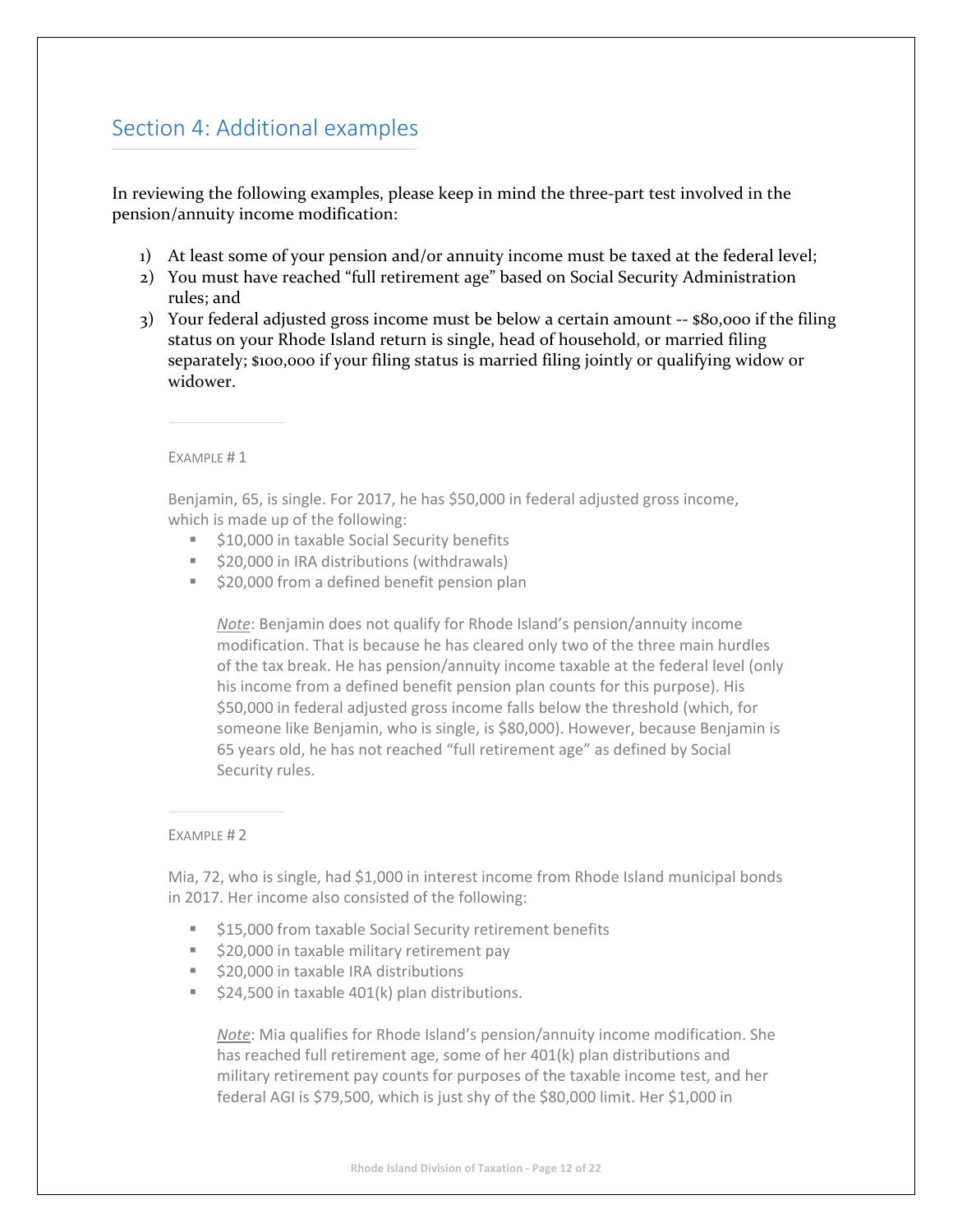interest income from Rhode Island municipal bonds is free of federal and Rhode Island income tax, so it does not count as part of her federal adjusted gross income. (Also, under a separate provision of Rhode Island General Laws, which is not the subject of this publication, her taxable Social Security benefits will escape Rhode Island tax.)

#### EXAMPLE #3

Jacob, 72, who is single, has \$38,000 in federal adjusted gross income for 2017, which is made up of the following:

- \$15,000 from taxable Social Security retirement benefits
- **510,000 in taxable military retirement** pay
- **58,000 in taxable IRA distributions**
- $\overline{\phantom{a}}$  \$5,000 in taxable 401(k) plan distributions.

*Note:* Jacob qualifies for the tax break involving pension and/or annuity income. He passes the "full retirement age" test, and his overall income is below the applicable threshold.

His \$10,000 in taxable military retirement pay and \$5,000 in taxable distributions from a 401(k) plan will count for purposes of Rhode Island's pension/annuity income modification – and will escape Rhode Island tax.

In addition, under a separate provision of Rhode Island General Laws (which is not the subject of this publication), his \$15,000 in taxable Social Security benefits will escape Rhode Island tax.

## Note

In the example at left, some of Jacob's income counts for purposes of Rhode Island's new tax break on pension/401(k)/403(b) income, but some does not.

Income from the following does count:

- military retirement pay
- $-401(k)$

Income from the following does not count:

- $IRA$
- **Social Security benefits\***

\* A separate section of Rhode Island tax law provides a personal income tax break for Social Security benefits under certain circumstances.

Thus, in this example, in 2017, of his \$38,000 in federal adjusted gross income, only his \$8,000 in taxable IRA distributions would end up being reported as income for Rhode Island purposes, and none would be taxed because it would be covered by his standard deduction.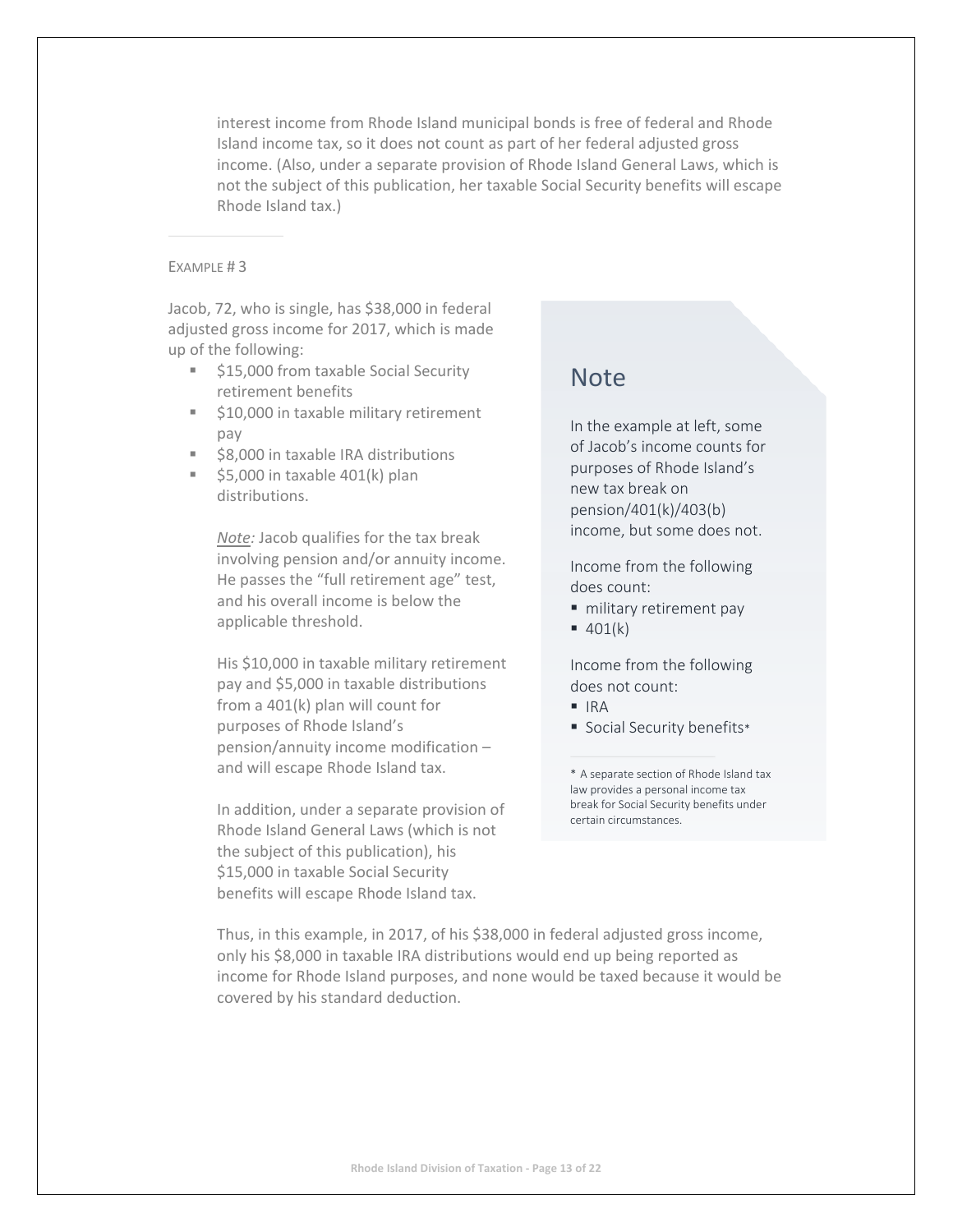### EXAMPLE # 4

Michael, 68, and Charlotte, 67, are married and file a joint return. They have federal adjusted gross income of \$95,000 for 2017, which is made up of the following:

- \$50,000 in wages from Michael's job.
- $\approx$  \$25,000 in Michael's taxable military retirement pay.
- \$20,000 in taxable distributions from Charlotte's 401(k) plan distributions.

*Note*: Michael and Charlotte qualify for the tax break involving pension and/or annuity income because they pass all three tests:

1.) They have some pension and/or annuity income that is taxed at the federal level (his taxable military retirement pay and her withdrawals from a 401(k) plan), 2.) Each of them is of full retirement age as defined by the Social Security Administration, and

3.) Their income falls below the \$100,000 limit for a married couple filing a joint return.

Michael and Charlotte have a total of \$45,000 in federally taxable pension/annuity income. Under the new Rhode Island tax modification for pension/annuity income, the \$15,000 limit applies on a per‐person basis. So in this example, \$15,000 of his military retirement pay, and \$15,000 of her 401(k) plan distributions, count for purposes of the tax break. Thus, \$30,000 of the couple's pension/annuity income will be tax‐free for Rhode Island purposes.

### EXAMPLE # 5

Elijah, 68, and Abigail, 67, are married and file a joint return. They have federal adjusted gross income of \$95,000 for 2017, which is made up of the following:

- **550,000 in wages from Elijah's job.**
- **525,000 in Elijah's taxable military retirement pay.**
- $\approx$  \$17,000 in taxable distributions from Elijah's 401(k) plan.
- \$3,000 in taxable distributions from Abigail's 403(b) plan distributions.

*Note:* Elijah and Abigail qualify for the tax break involving pension and/or annuity income because they pass all three tests:

1.) They have pension and/or annuity income that is taxed at the federal level: his taxable military retirement pay, distributions from his 401(k) plan, and distributions from her 403(b) plan;

2.) Elijah and Abigail both have reached full retirement age as defined by the Social Security Administration; and

3.) Their income falls below the \$100,000 limit for a married couple filing a joint return.

All of Abigail's \$3,000 in taxable distributions from her 403(b) plan qualify for the tax break involving pension and/or annuity income. However, only the first \$15,000 of Elijah's taxable pension/annuity income qualifies. That is because the statutory limit of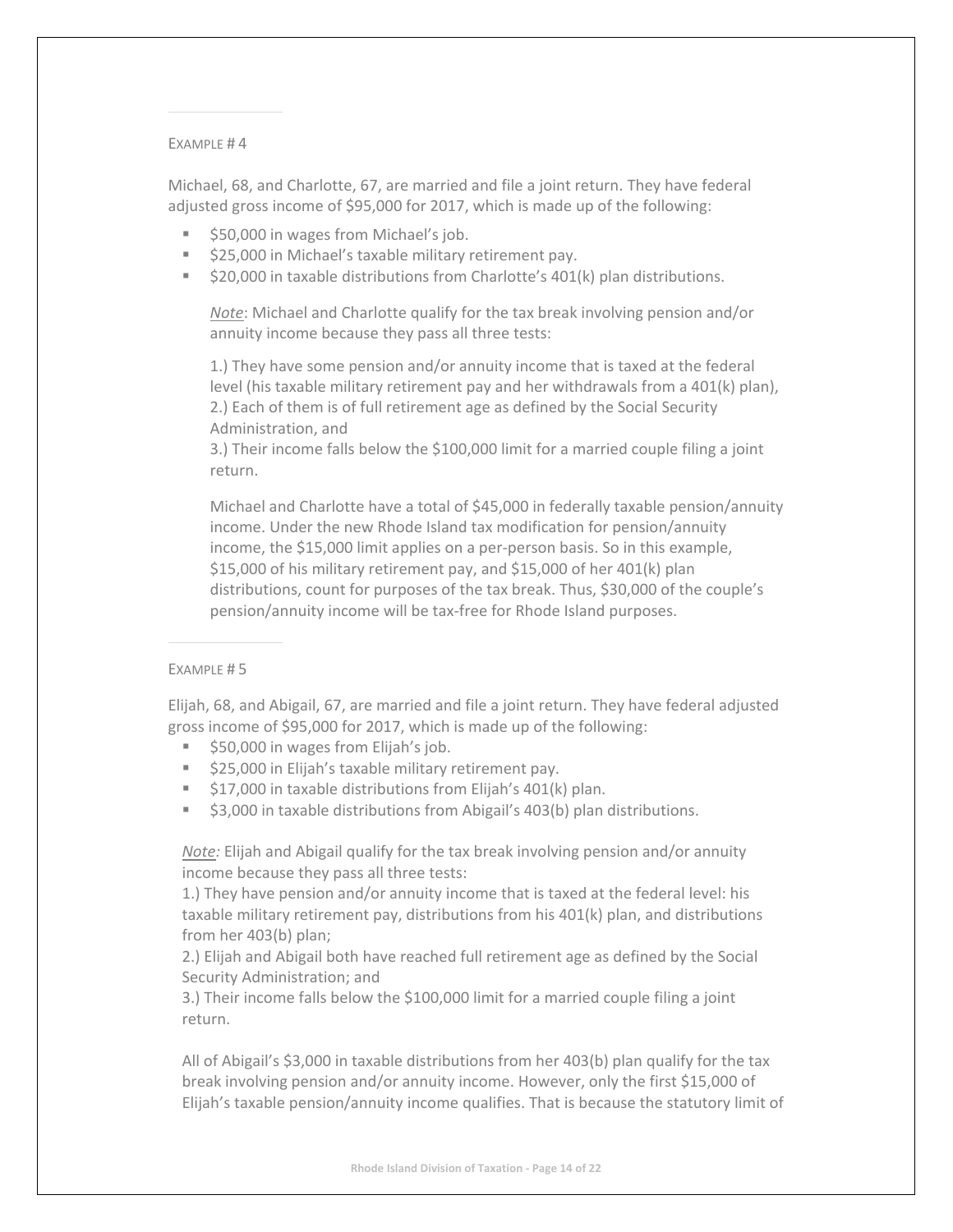\$15,000 applies per person. Thus, in this example, Elijah and Abigail are able to reduce, by a combined total of \$18,000, the amount of their income that will be subject to Rhode Island personal income tax.

### EXAMPLE # 6

Ethan, 69, and Emily, 68, are married and file a joint return. They have federal adjusted gross income of \$103,000 for the 2017 tax year, which is made up of the following:

- \$75,000 in wages from his job
- $\approx$  \$20,000 in her taxable military retirement pay
- \$4,000 in taxable distributions from his 403(b) plan
- \$4,000 from her part-time job.

*Note:* Ethan and Emily are married. If they file a joint federal and Rhode Island return, they would not qualify for the tax break involving pensions, annuities, and other such income, because the couple's \$103,000 in federal adjusted gross income exceeds the program's \$100,000 limit which applies for a married couple filing a joint return.

However, if he files his own return, and she files her own return, each using the "married filing separately" filing status, each could qualify for the tax break involving income from pensions, annuities, and other such sources. That's because the income "limit" under the program is \$80,000 for someone who is married filing separately; he would qualify, based on his \$79,000 in income, and she would qualify, based on her \$24,000 in income.

If someone wants to use the "married filing separately" status, the person must use it on his or her federal return and on his or her Rhode Island return. So, in this example, Ethan would have to use the "married filing separately" filing status on his federal and Rhode Island returns, and Emily would have to use the "married filing separately" filing status on her federal and Rhode Island returns. Their tax advisor would have to explain to them that there are many disadvantages – and some advantages – to electing the "married filing separately" filing status, and what this would mean for their tax and financial picture.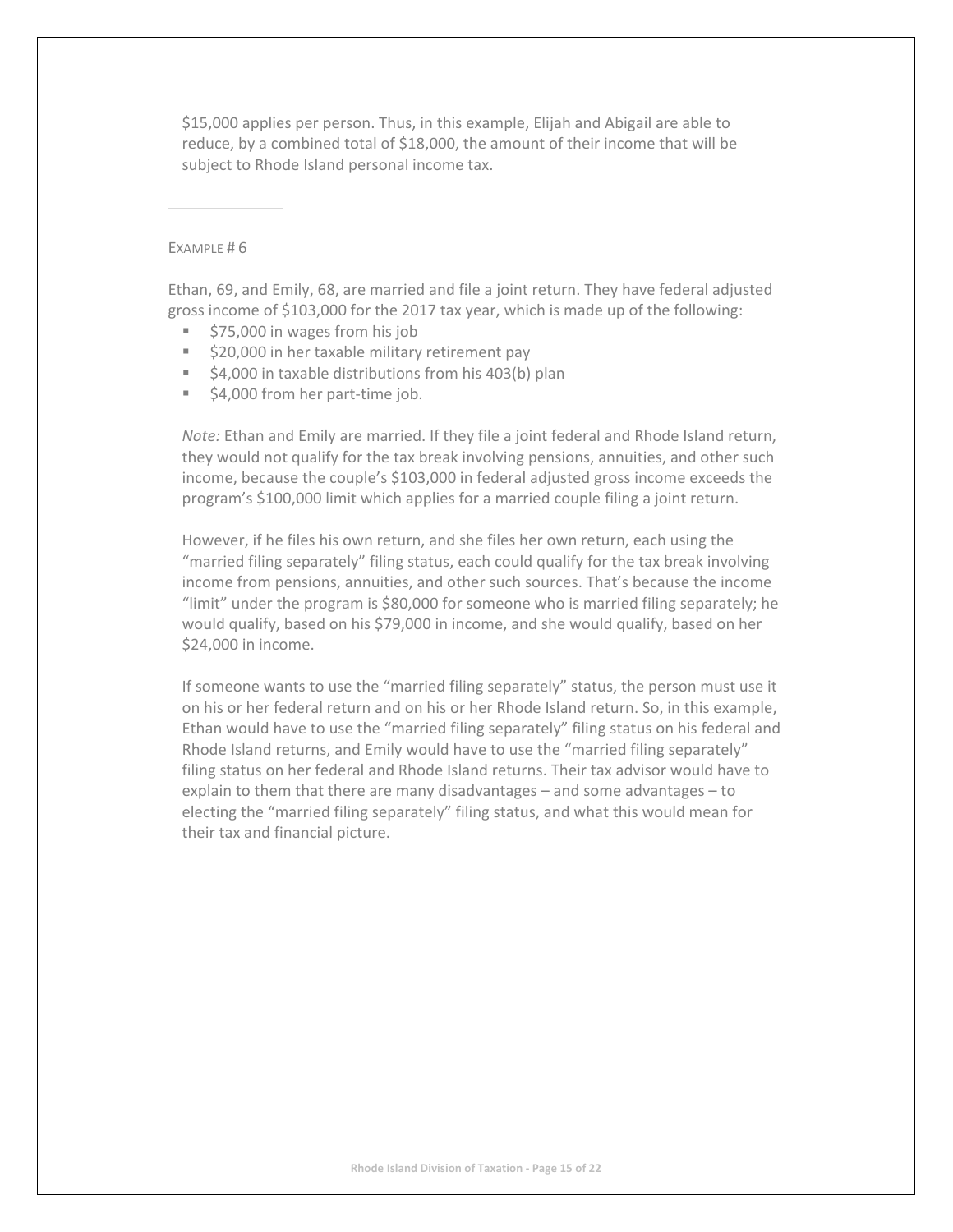### EXAMPLE #7

Harper, 75, who is single, has \$40,000 in federal adjusted gross income for 2017, which is made up of the following:

- \$20,000 from taxable Social Security retirement benefits
- **510,000 from traditional IRA** withdrawals
- \$10,000 from a part-time job.

*Note:* Harper does not qualify for Rhode Island's pension/annuity income modification because none of Harper's income is deemed to be taxable pension/annuity income at the federal level. For purposes of this particular tax break, one must have pension and/or annuity income that is taxed at the federal level – income from sources such as a 401(k) plan, 403(b) plan, pension, military retirement pay, or annuity. In this example, neither the Social Security benefits, IRA withdrawals, nor the money from the part‐time job counts.

However, under a separate provision of Rhode Island General Laws (which is not the subject of this publication), all \$20,000 of Harper's federally taxable Social Security retirement benefits will escape Rhode Island personal income tax.

## Reminder

To qualify for Rhode Island's personal income tax modification for income from 401(k) plans, pensions, annuities, and other such sources, you must clear three hurdles:

 At least some of your pension and/or annuity income must be taxed at the federal level;

 You must have reached "full retirement age" based on Social Security Administration rules; and

 Your federal adjusted gross income must be below a certain amount ‐‐ \$80,000 if the filing status on your Rhode Island return is single, head of household, or married filing separately; \$100,000 if your filing status is married filing jointly or qualifying widow or widower.

#### EXAMPLE #8

Ethan, 68, and Emma, 64, are married and file a joint return. For 2017, their federal income tax return shows federal adjusted gross income \$40,000 from the following sources:

- \$30,000 in wages from part-time jobs
- \$8,000 in taxable income from his military retirement pay
- $\approx$  \$2,000 in taxable income from his 401(k)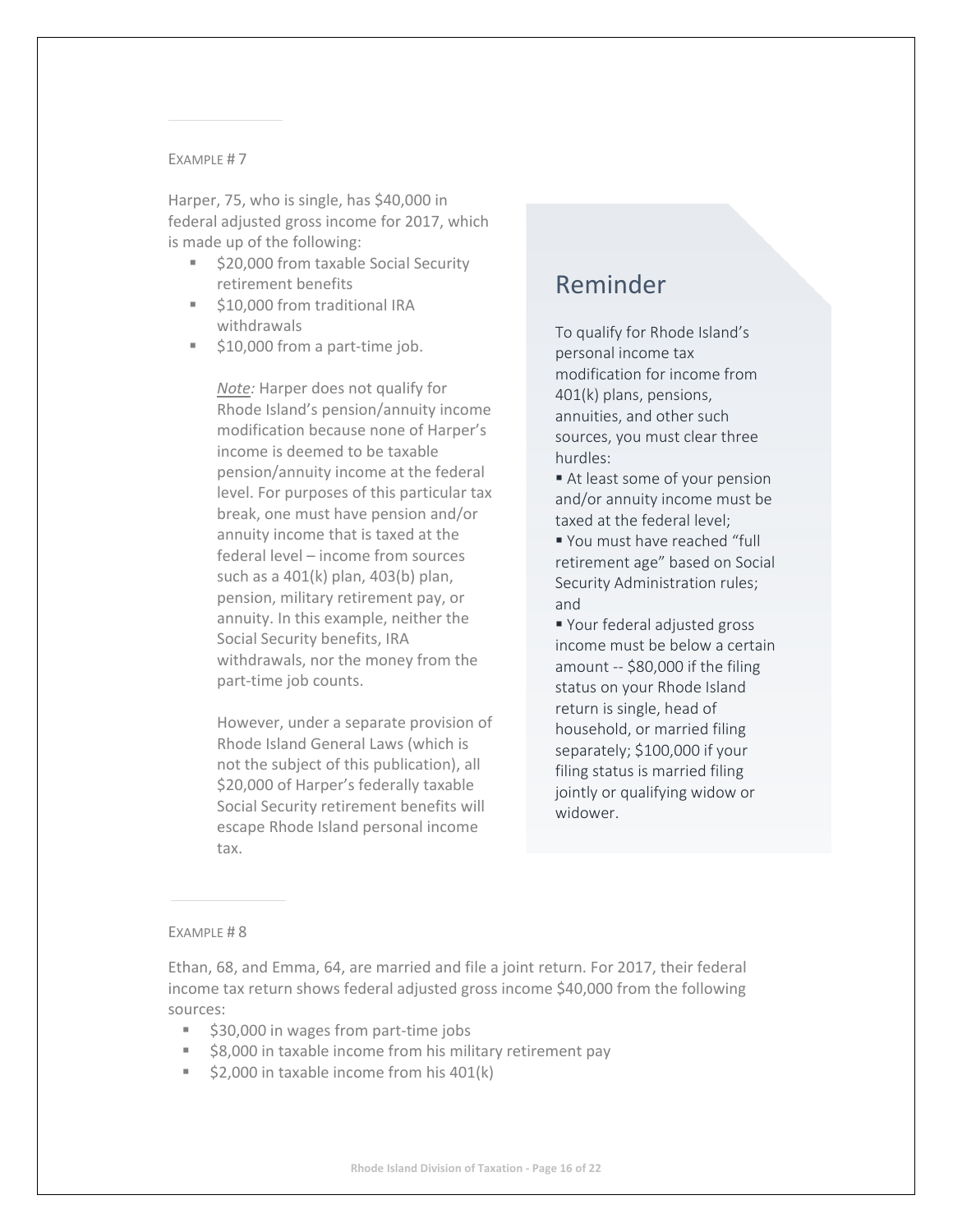*Note*: The couple's \$40,000 in federal adjusted gross income for 2017 falls below the \$100,000 limit for Rhode Island's tax break on pension and/or annuity income, so they pass that test.

The couple's federal adjusted gross income includes taxable income from pension and/or annuity income (in this example, military retirement pay and the 401(k) plan distributions), so they pass that test.

However, only Ethan has reached full retirement age as defined by the Social Security Administration; Emma has not. Thus, only his portion of the couple's overall pension and/or annuity income is eligible for the break. In this example, the answer is straightforward: Only Ethan has pension and/or annuity income, so 100 percent of the taxable portion of his pension and/or annuity income will qualify for the new exclusion. In other words, in this example, all of Ethan's \$8,000 in taxable military retirement pay and all of Ethan's  $$2,000$  in taxable income from his  $401(k)$  plan, for a total of \$10,000, is excluded from the couple's income for purposes of Rhode Island's new tax break. (That total of \$10,000 falls below the annual \$15,000 limit per person.)

### EXAMPLE # 9

Ethan, 68, and Emma, 64, are married and file a joint return. For 2017, their federal income tax return shows federal adjusted gross income \$80,000 from the following sources:

- **535,000 in taxable Social Security benefits**
- \$25,000 in wages from part-time jobs
- \$20,000 in taxable income from her retirement plan.

*Note*: The couple's \$80,000 in federal adjusted gross income for 2017 falls below the \$100,000 limit (for a married couple filing a joint return) for Rhode Island's tax break on pension and/or annuity income, so they pass that test.

The couple's federal adjusted gross income includes taxable income from pension and/or annuity income (in this example, \$20,000 in taxable income from her retirement plan), so they pass that test.

However, only Ethan has reached full retirement age as defined by the Social Security Administration; Emma has not. Thus, only his portion of the couple's overall pension and/or annuity income is eligible for the break. But in this example, the calculation is straightforward: Only Emma has pension and/or annuity income, and she's not eligible for the new tax break due to her age, so the couple does not qualify for the new tax break on pension/401(k)/annuity income.

However, under a separate section of the law, involving another, separate tax break (which is not the subject of this publication), their federally taxable Social Security benefits will escape Rhode Island tax.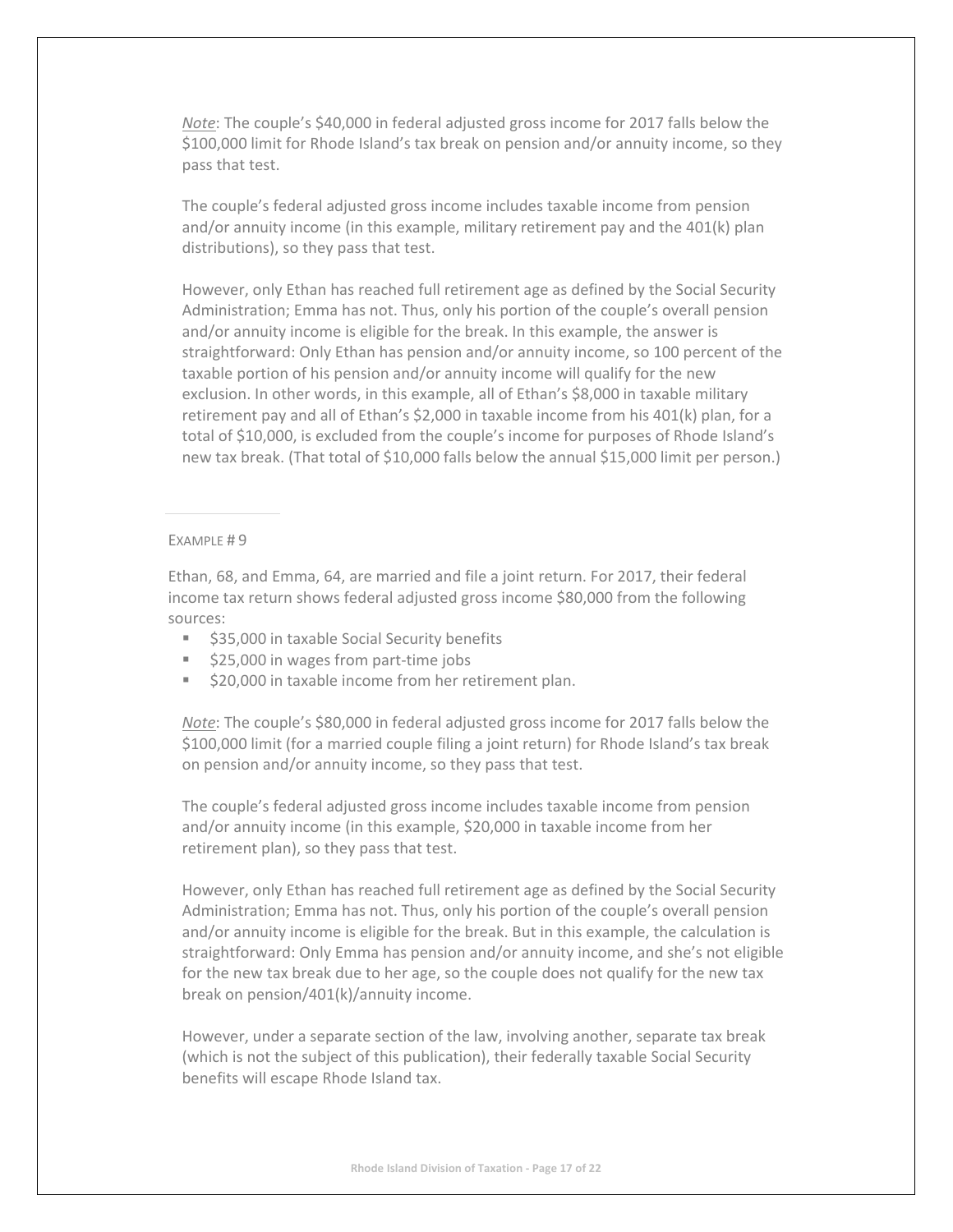### EXAMPLE #10

Ethan, 68, and Emma, 64, are married and file a joint return. For 2017, their federal income tax return shows federal adjusted gross income \$90,000 from the following sources:

- \$50,000 in wages from part-time jobs
- \$10,000 in taxable Social Security benefits
- \$10,000 in taxable IRA withdrawals
- **58,000 in taxable income from his military** retirement pay
- $\approx$  \$2,000 in taxable income from her 401(k)
- $\overline{\phantom{a}}$  \$5,500 in taxable distributions from his annuity
- \$4,500 in taxable distributions from her 403(b) plan

*Note*: The couple's \$90,000 in federal adjusted gross income for 2017 falls below the \$100,000 limit (for a married couple filing a joint return) for Rhode Island's tax break on pension and/or

# Step by step

In the example at left, only his military retirement pay and annuity payments are eligible for the tax break, because only he has reached full retirement age. The comprehensive example also shows that the couple is eligible for a separate tax break, involving Social Security benefits.

annuity income, so they pass that test. The couple's federal adjusted gross income includes taxable income from pension and/or annuity income (in this example, military retirement pay, 401(k) plan, annuity, and 403(b) plan), so they pass that test.

| <b>Treatment of income in this example</b>                                                                                  |                                     |  |  |
|-----------------------------------------------------------------------------------------------------------------------------|-------------------------------------|--|--|
| Type of taxable income:                                                                                                     | Count for pension/401(k) tax break? |  |  |
| \$50,000 wages from part-time jobs                                                                                          | No                                  |  |  |
| \$10,000 Social Security benefits                                                                                           | N <sub>0</sub>                      |  |  |
| \$10,000 IRA distributions                                                                                                  | No                                  |  |  |
| \$8,000 military retirement pay (his)                                                                                       | Yes                                 |  |  |
| \$2,000 401(k) distributions (hers)                                                                                         | $No*$                               |  |  |
| \$5,500 annuity income (his)                                                                                                | Yes                                 |  |  |
| \$4,500 403(b) plan distributions (hers)                                                                                    | $No*$                               |  |  |
| * These distributions normally would count, but she has not reached full retirement age, so her<br>income does not qualify. |                                     |  |  |

However, only Ethan has reached full retirement age as defined by the Social Security Administration; Emma has not. Thus, only his portion of the couple's overall pension and/or annuity income is eligible for the break.

> ■ In this example, only Ethan qualifies. Furthermore, only \$13,500 of his income qualifies – his \$8,000 in military retirement pay, and his \$5,500 in annuity income. Because \$13,500 is less than the program's \$15,000 limit per person for pension/401(k)/annuity income, the couple may claim the entire \$13,500 reduction on their Rhode Island return.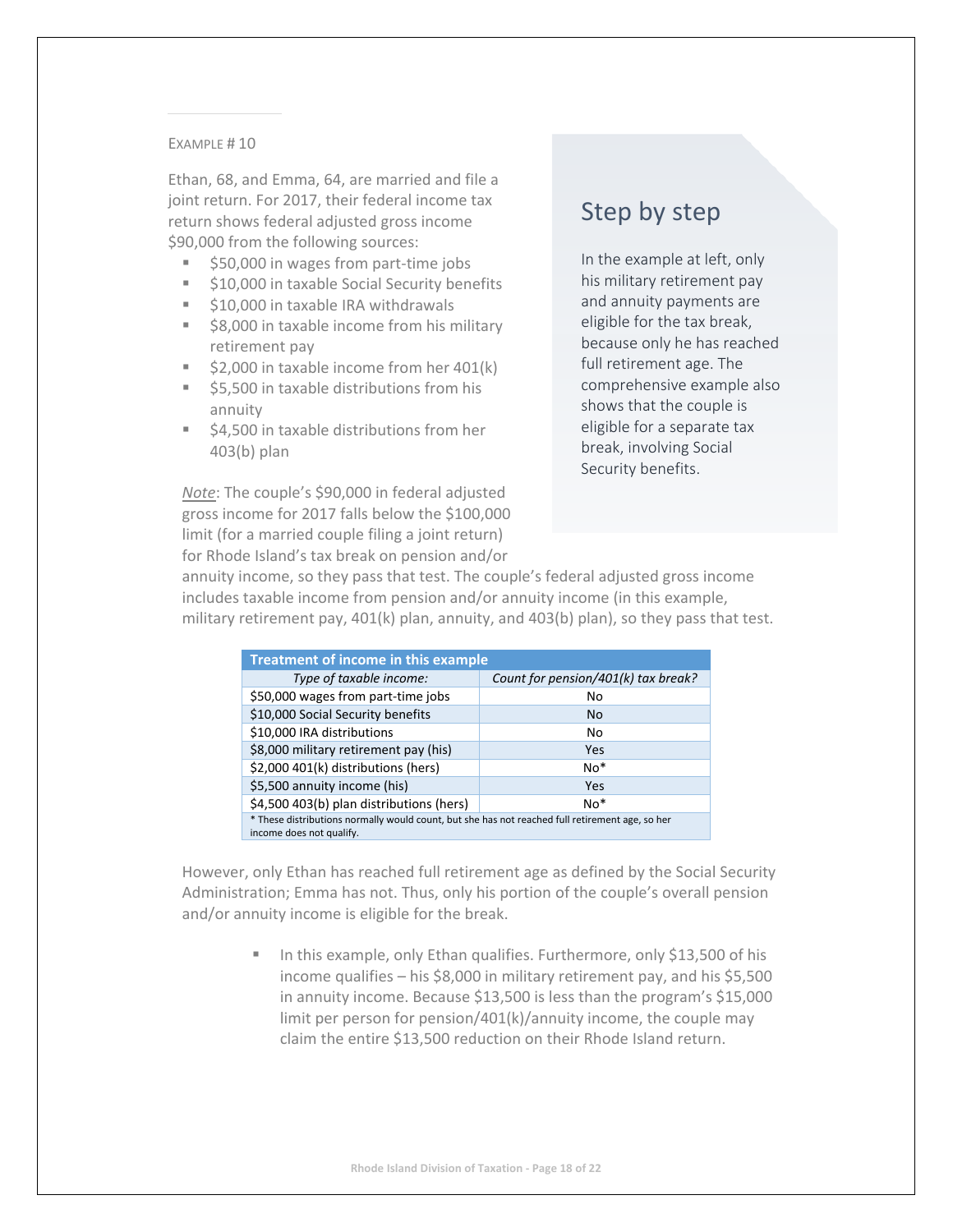#### SOCIAL SECURITY IMPACT

Under a separate section of the law, the couple also determines the impact of a tax break involving Social Security benefits. In general, to qualify for that break, you must clear three hurdles:

- Your federal AGI includes taxable income from Social Security benefits (oldage benefits, which are sometimes called retirement benefits; wife's benefits; husband's benefits; widow's benefits; or widower's benefits);
- **You have reached "full retirement** age" as defined by the Social Security Administration; and
- Your federal AGI is below a certain amount (\$80,000 for someone who is single, \$100,000 for a married couple filing a joint return). $3$

If you clear all three hurdles, the amount of your income that is taxed by Rhode Island will be reduced by the amount of your Social Security benefits that are taxed at the federal level. (Thus, the tax break is actually a modification decreasing federal adjusted gross income for Rhode Island tax purposes.)

In the case of a married couple filing a joint return, the "full retirement age" test applies to each spouse. So if only one spouse is of full retirement age, only that spouse's portion of the couple's Social Security benefits overall will be taken into account for purposes of the modification.

In this example, the couple has \$10,000 in taxable Social Security benefits as

## Nontaxable income

What if your gross pension/401(k)/annuity income includes federally nontaxable income? It is excluded for federal tax purposes, and it is excluded for Rhode Island tax purposes, too.

So do not include it in your calculations for purposes of Rhode Island's new modification involving income from pensions, 401(k) plans, annuities, and other such sources.

shown on the first page of their federal income tax return. Of that, \$6,000 is attributable to Ethan. (Because only Ethan has reached full retirement age, only his benefits are eligible for the tax break on Social Security benefits.)

» *Therefore, in this example, \$19,500 of the couple's income escapes Rhode Island personal income tax – including \$13,500 in 401(k)/pension/annuity income, and \$6,000 in Social Security benefits. Assuming, for convenience, a*

 $3$  By statute, the Social Security thresholds of \$80,000 and \$100,000 are subject to annual adjustment to reflect inflation. If an increase is called for in any given year, it shall be reflected on tax forms and instructions in time for the coming filing season.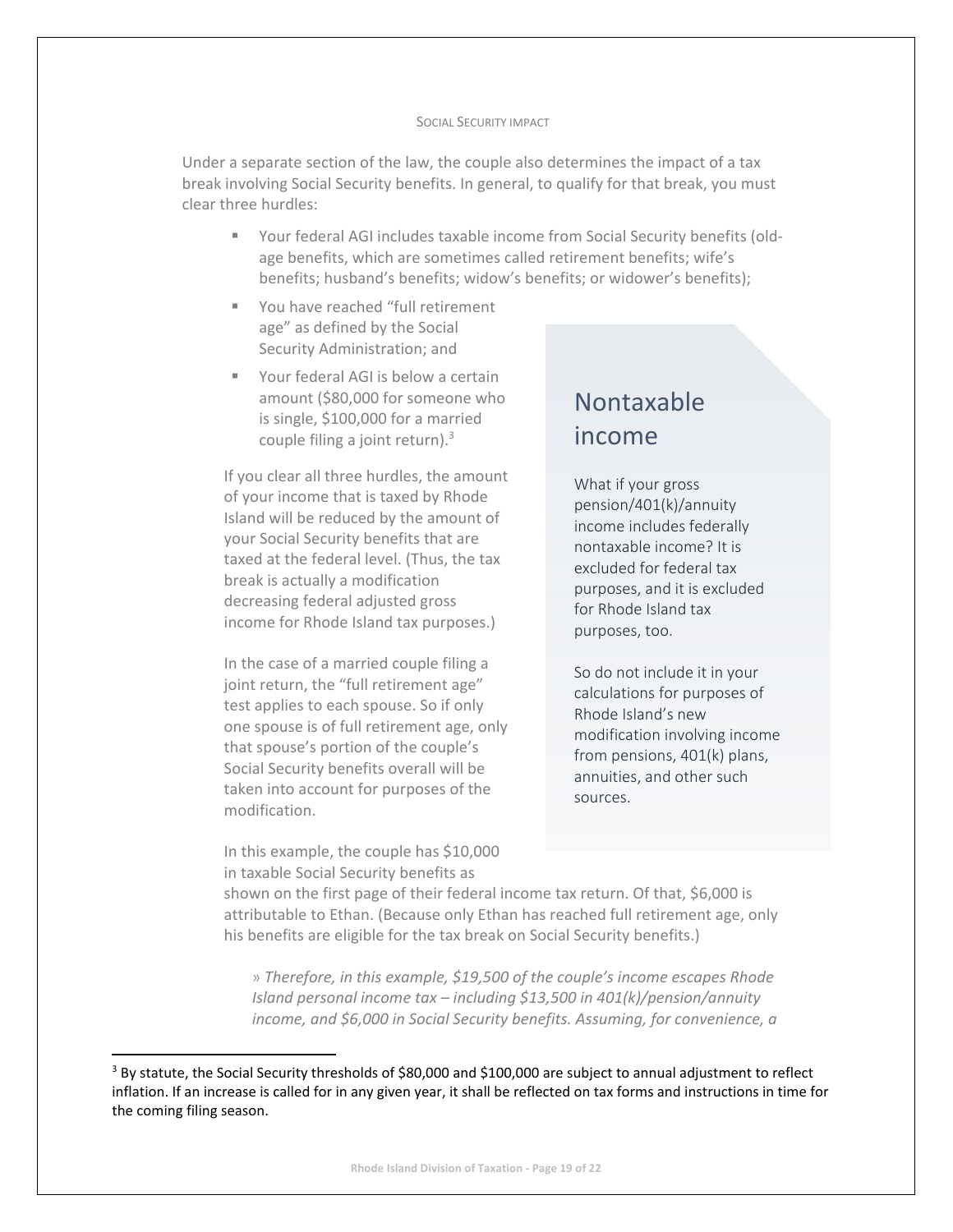*3.75 percent Rhode Island personal income tax rate, the couple saves approximately \$731 in Rhode Island personal income tax.*

| Tax break in this example for retirement income |          |  |  |
|-------------------------------------------------|----------|--|--|
| Type of income escaping Rhode Island tax:       | Amount:  |  |  |
| Pension/401(k)/annuity income                   | \$13,500 |  |  |
| Social Security benefits                        | 6,000    |  |  |
| Total:                                          | \$19,500 |  |  |

» *As the example shows, in a number of cases, taxpayers will qualify for both tax breaks: the new one involving pension/401(k)/annuity income, and the older one involving Social Security benefits. Don't confuse the two tax breaks – each has its own rules. But don't forget that you may qualify for both, depending on your income, your age, and other factors.*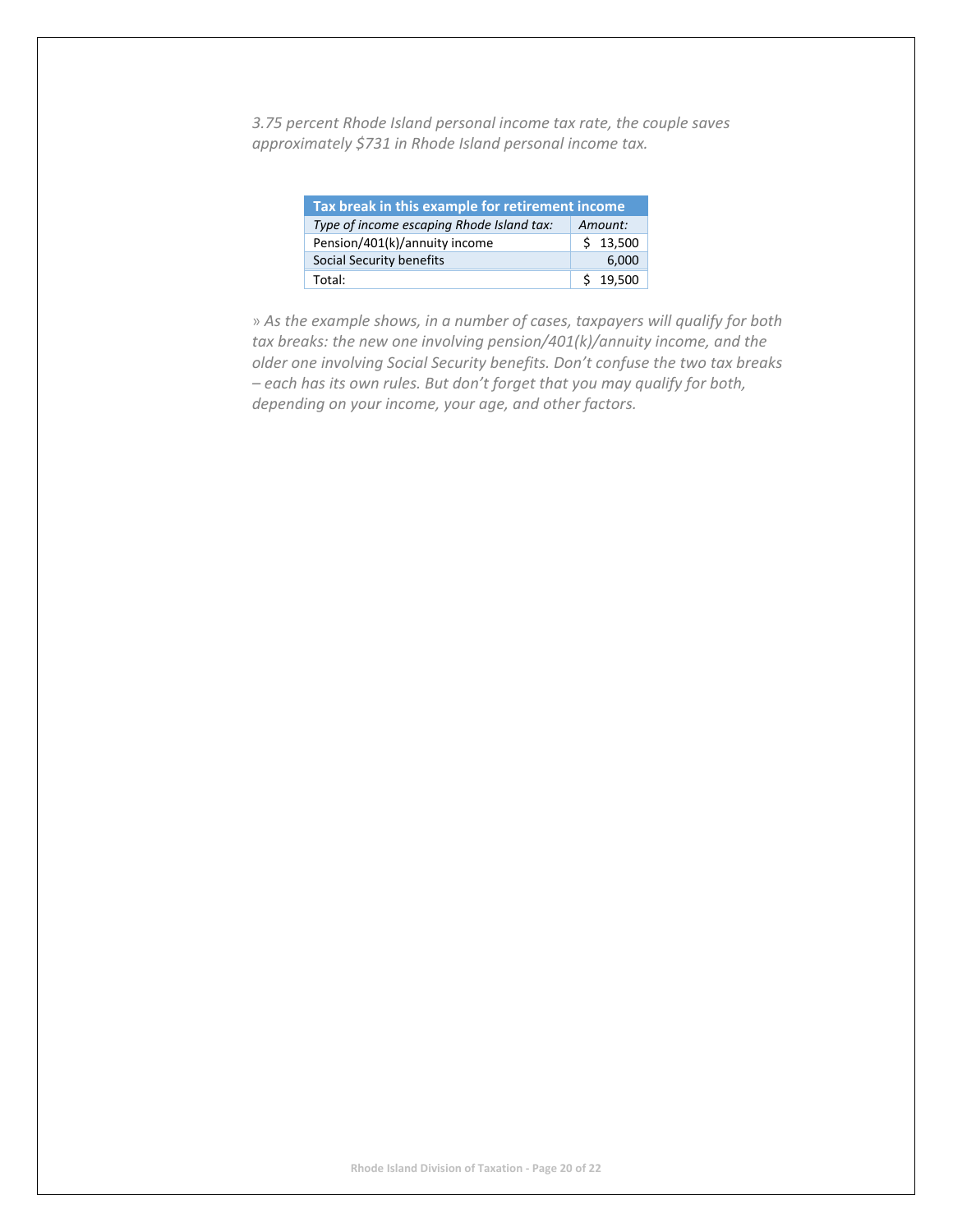## Section 5: The law

Rhode Island's personal income tax break for income from 403(b) plans, pensions, military retirement pay, 401(k) plans, and other such sources, is the result of legislation enacted in 2016. The legislation applies for tax years beginning on or after January 1, 2017.

The tax break, in the form of a modification reducing income for Rhode Island tax purposes, is codified at Rhode Island General Laws § 44‐30‐12. It is reproduced (in part) below.

Rhode Island General Laws § 44‐30‐12

(9) Modification for up to fifteen thousand dollars (\$15,000) of taxable retirement income from certain pension plans or annuities.

(i) For tax years beginning on or after January 1, 2017, a modification shall be allowed for up to fifteen thousand dollars (\$15,000) of taxable pension and/or annuity income that is included in federal adjusted gross income for the taxable year:

(A) For a person who has attained the age used for calculating full or unreduced social security retirement benefits who files a return as an unmarried individual, head of household, or married filing separate whose federal adjusted gross income for such taxable year is less than the amount used for the modification contained in § 44-30-12(c)(8)(i)(A) an amount not to exceed \$15,000 of taxable pension and/or annuity income includable in federal adjusted gross income; or

(B) For a married individual filing jointly or individual filing qualifying widow(er) who has attained the age used for calculating full or unreduced social security retirement benefits whose joint federal adjusted gross income for such taxable year is less than the amount used for the modification contained in § 44-30-12(c)(8)(i)(B) an amount not to exceed \$15,000 of taxable pension and/or annuity income includable in federal adjusted gross income.

(ii) Adjustment for inflation. The dollar amount contained by reference in §§ 44‐30‐12(c)(9)(i)(A) and 44‐  $30-12(c)(9)(i)(B)$  shall be increased annually for tax years beginning on or after January 1, 2018 by an amount equal to:

(A) Such dollar amount contained by reference in §§ 44-30-12(c)(9)(i)(A) and 44-30-12(c)(9)(i)(B) adjusted for inflation using a base tax year of 2000, multiplied by;

(B) The cost‐of‐living adjustment with a base year of 2000.

(iii) For the purposes of this section, the cost‐of‐living adjustment for any calendar year is the percentage (if any) by which the consumer price index for the preceding calendar year exceeds the consumer price index for the base year. The consumer price index for any calendar year is the average of the consumer price index as of the close of the twelve‐month (12) period ending on August 31, of such calendar year.